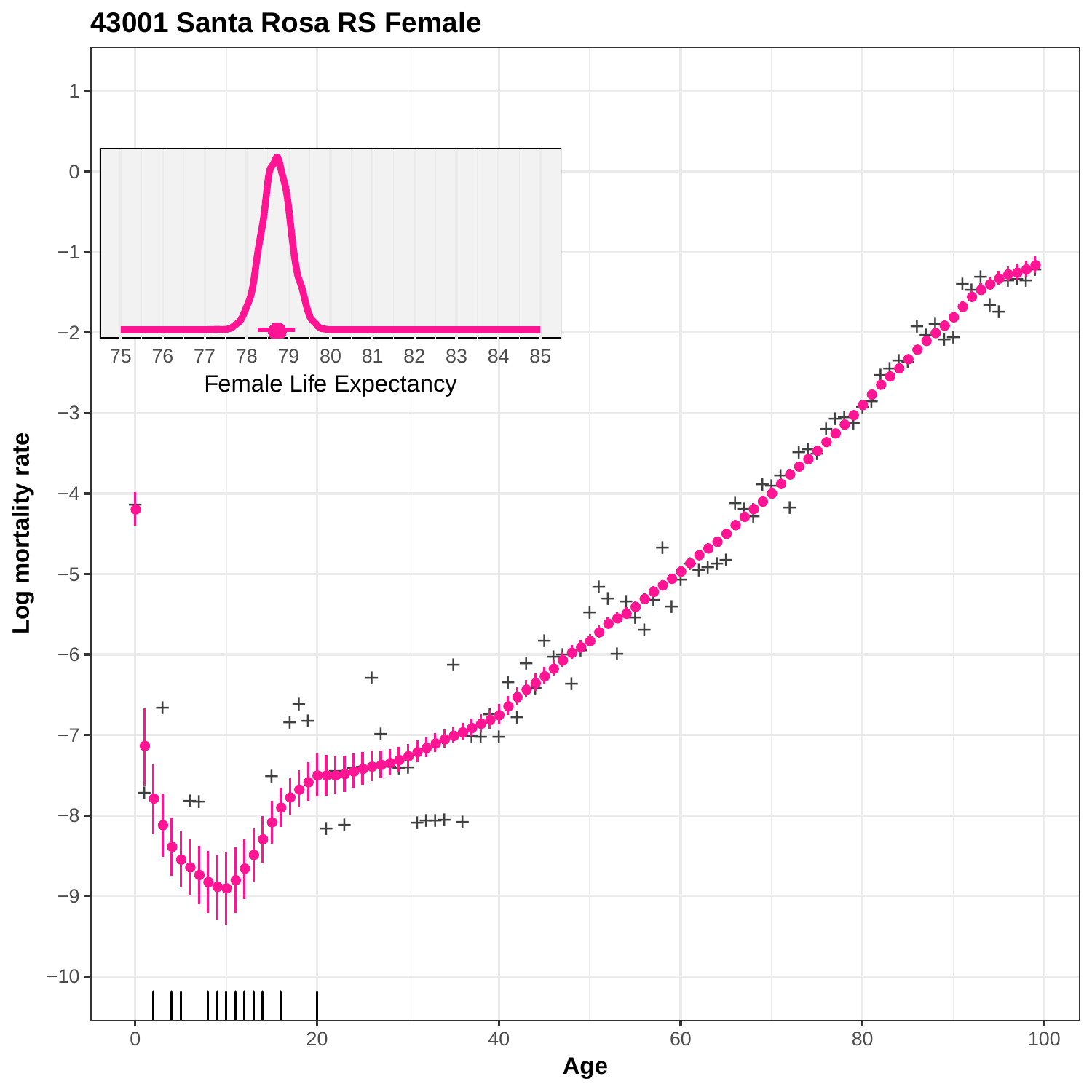

**43002 Três Passos RS Female**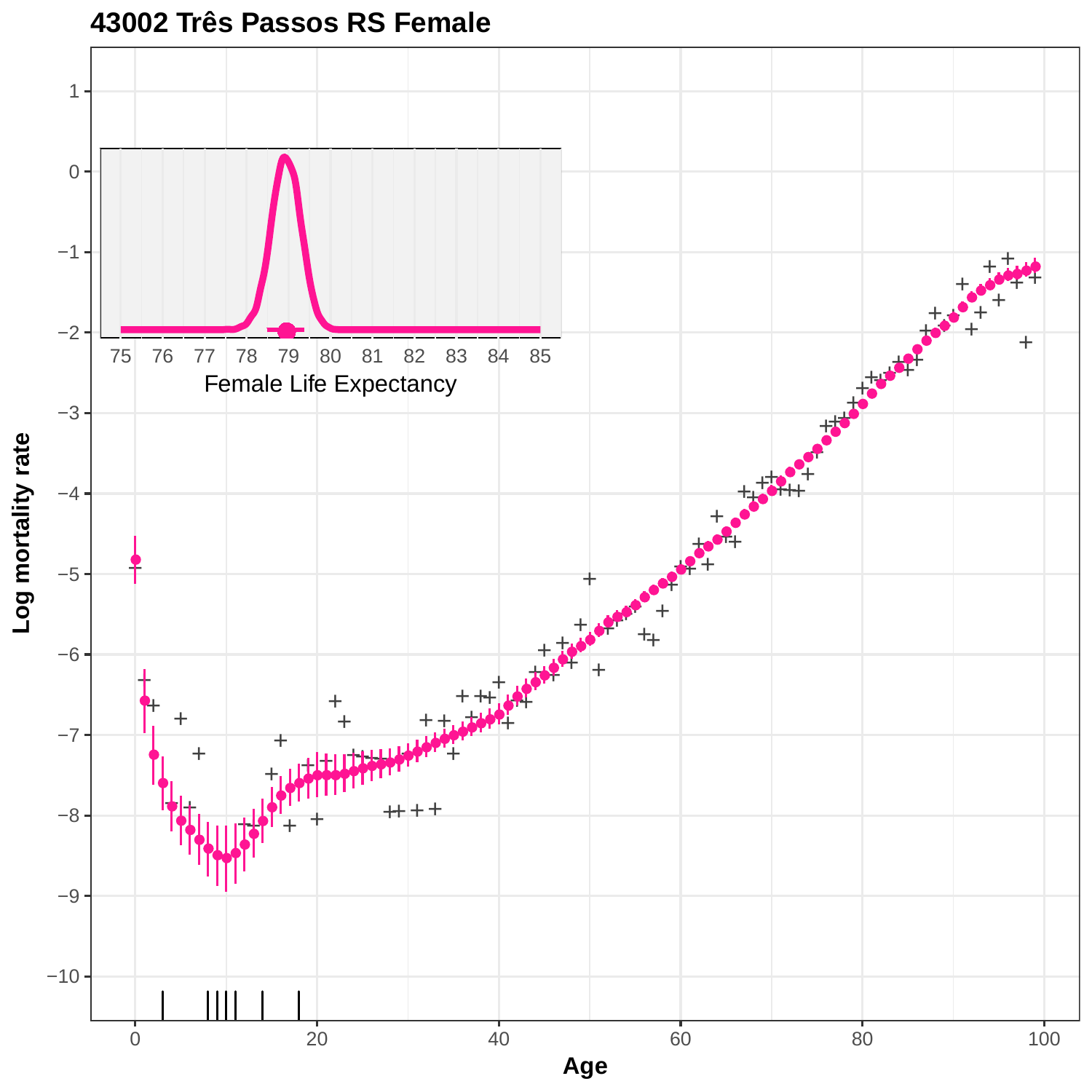

**43003 Frederico Westphalen RS Female**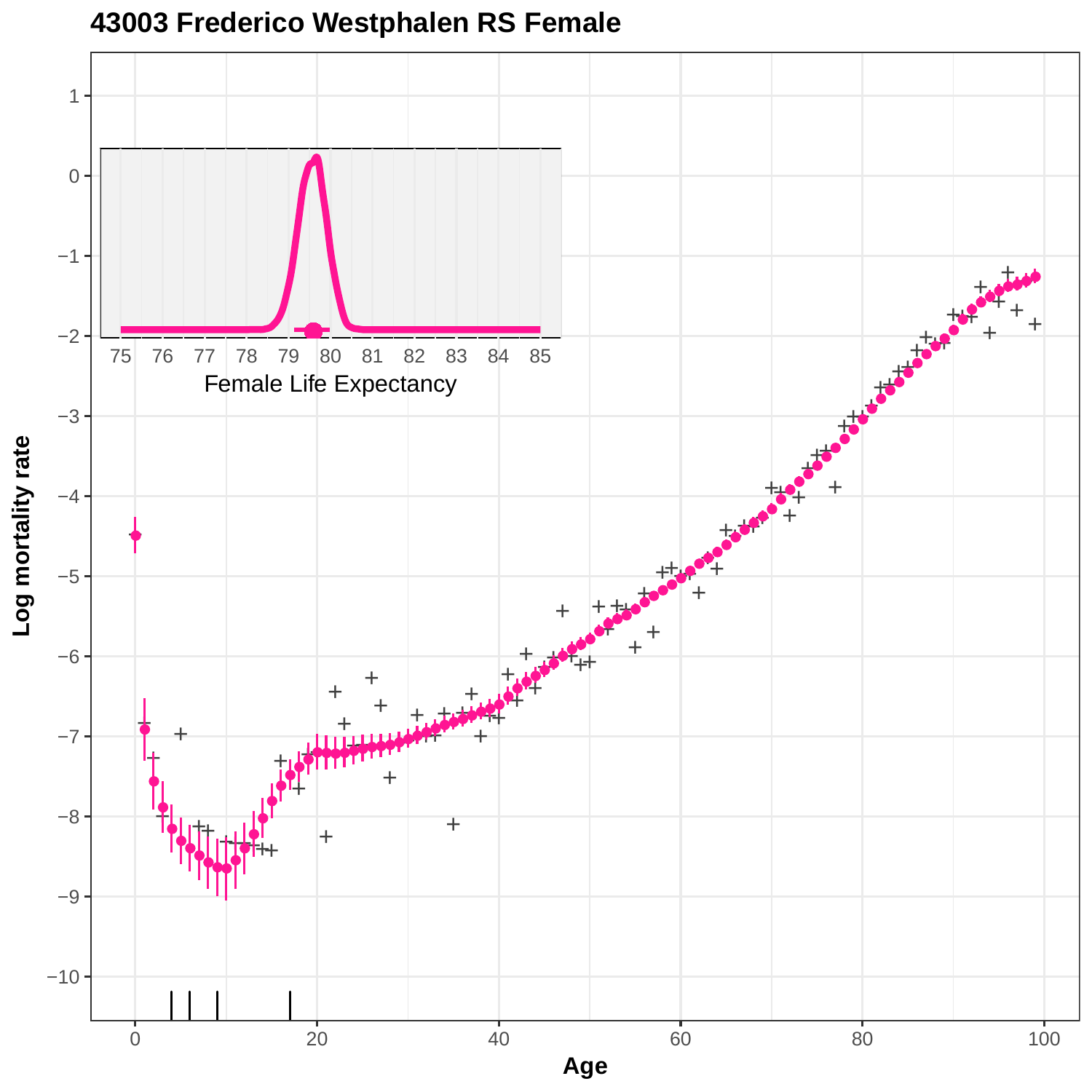

## **43004 Erechim RS Female**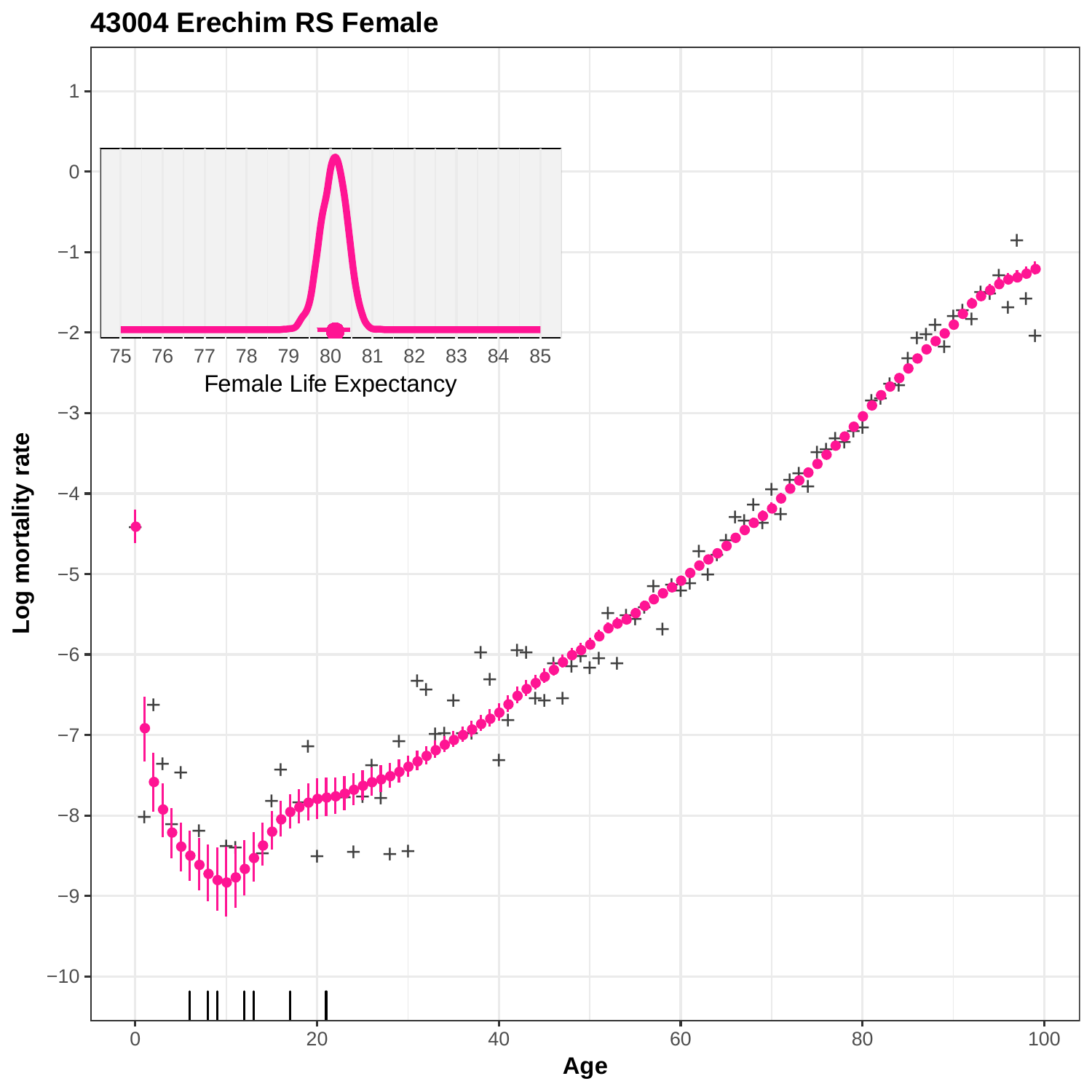

**43005 Sananduva RS Female**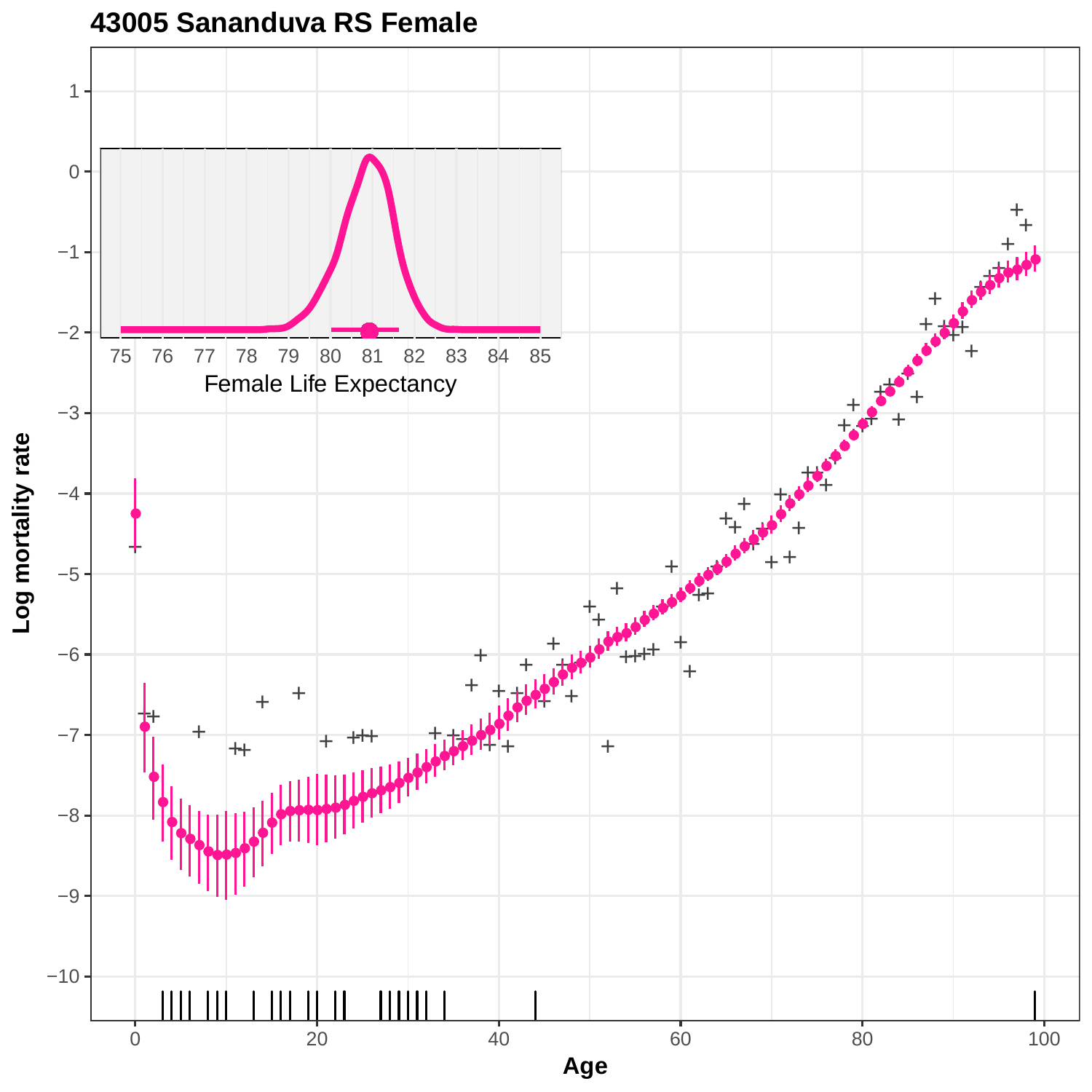

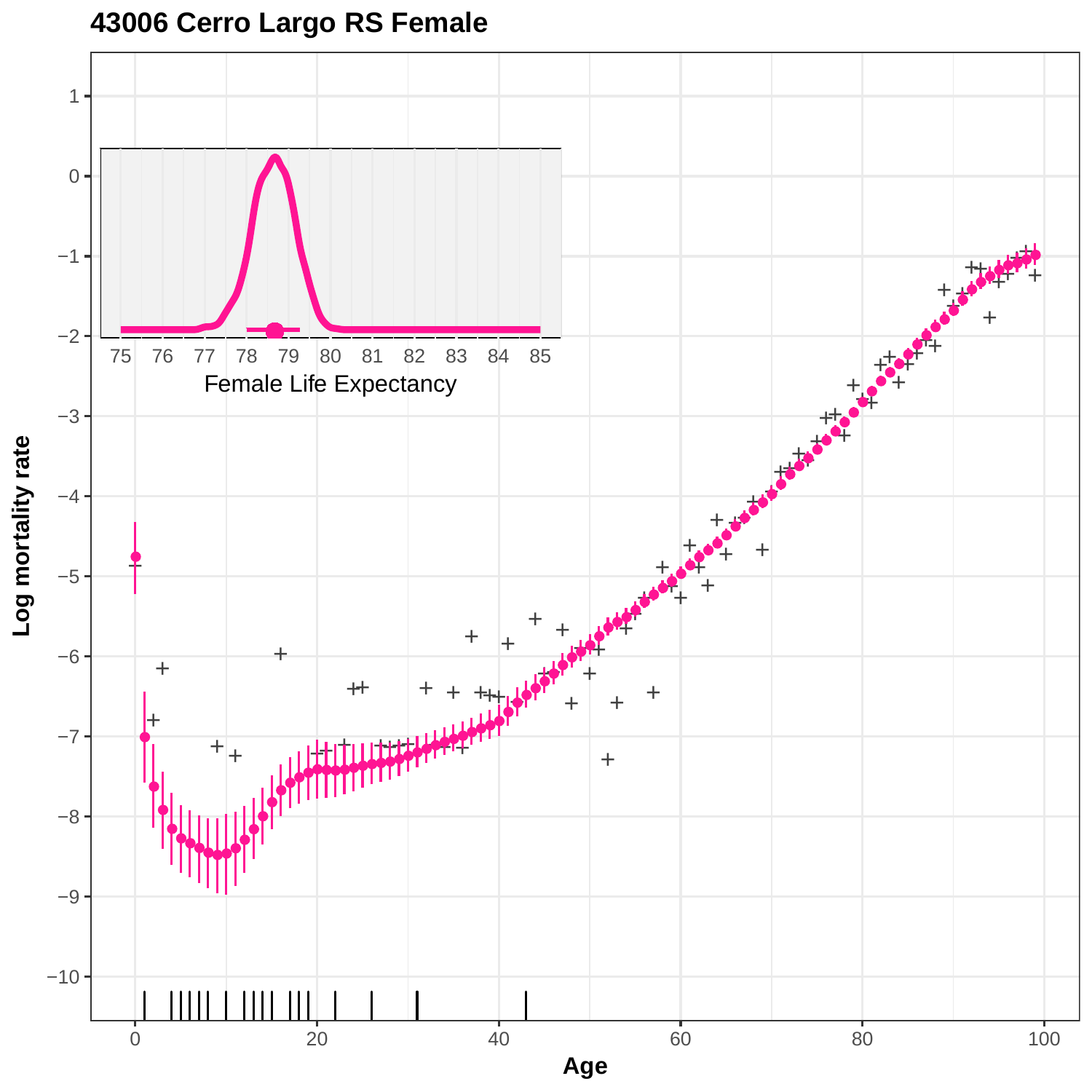

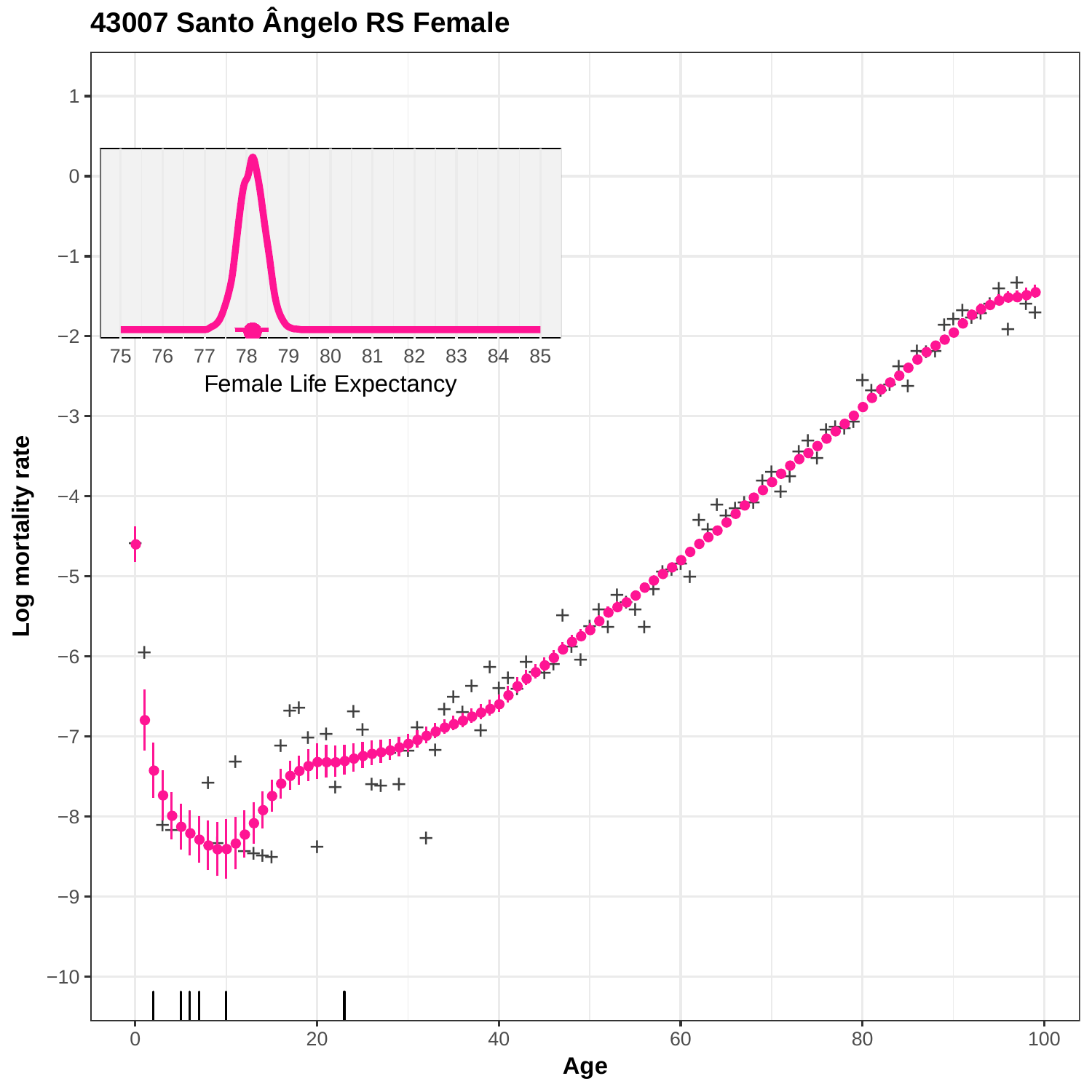

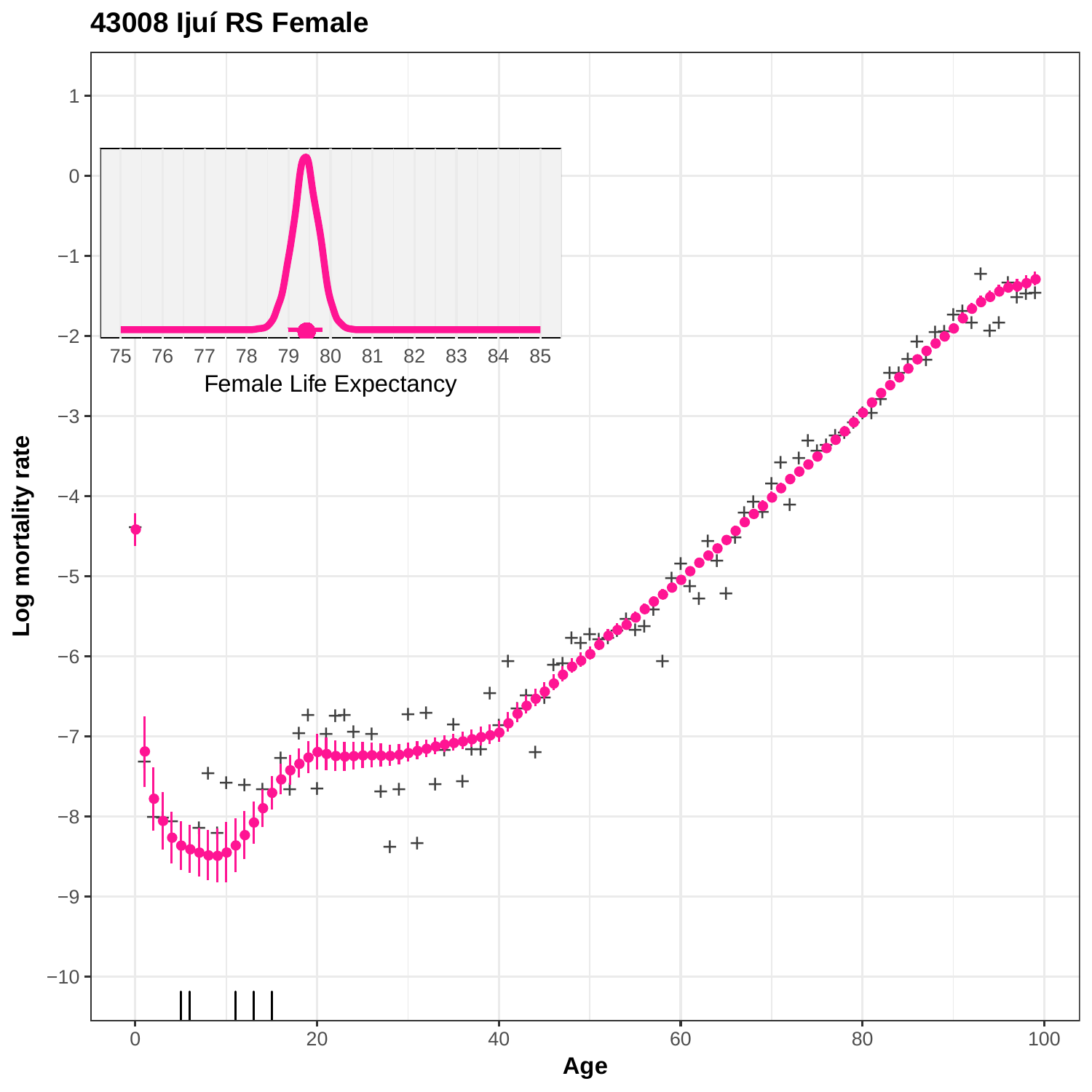

**43009 Carazinho RS Female**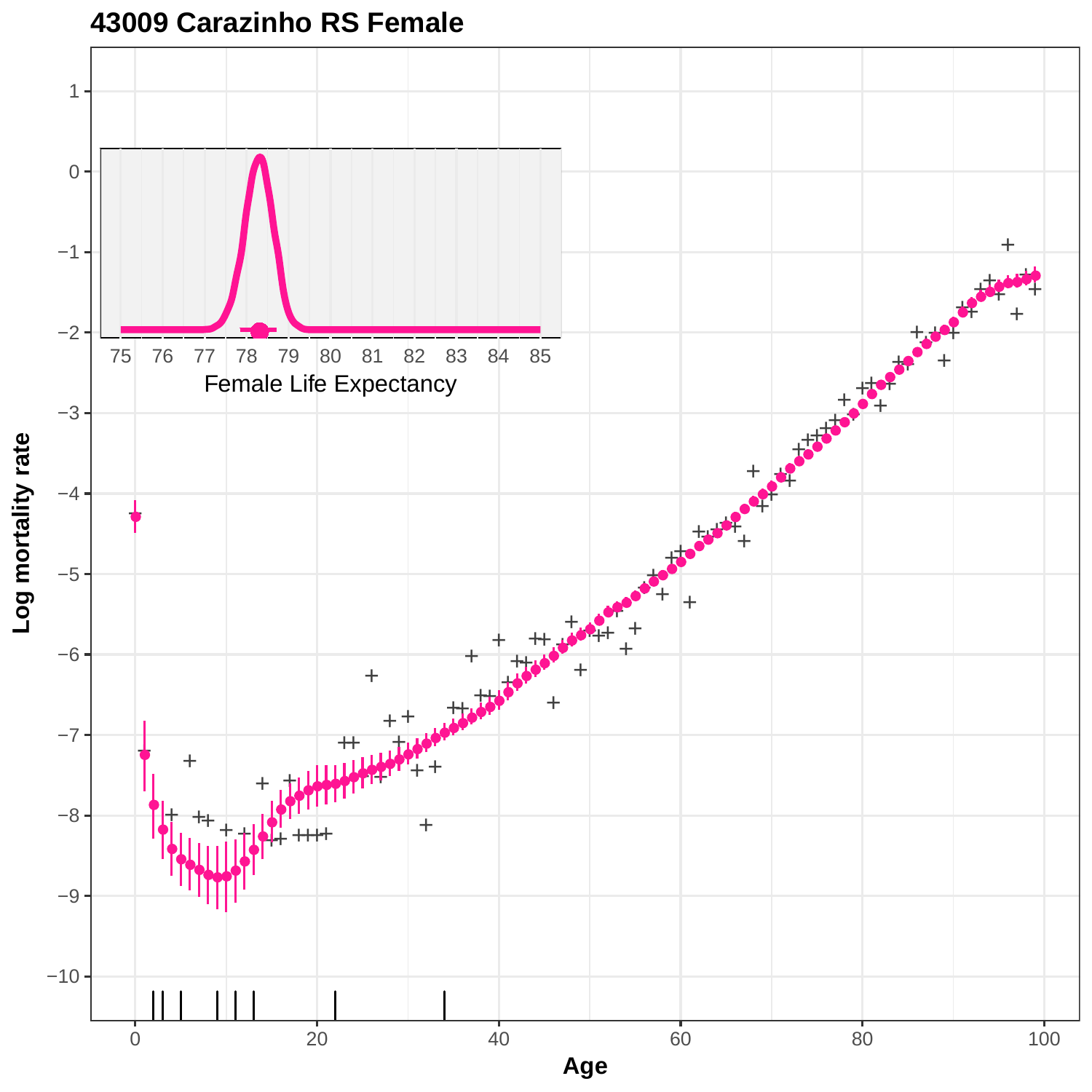

**43010 Passo Fundo RS Female**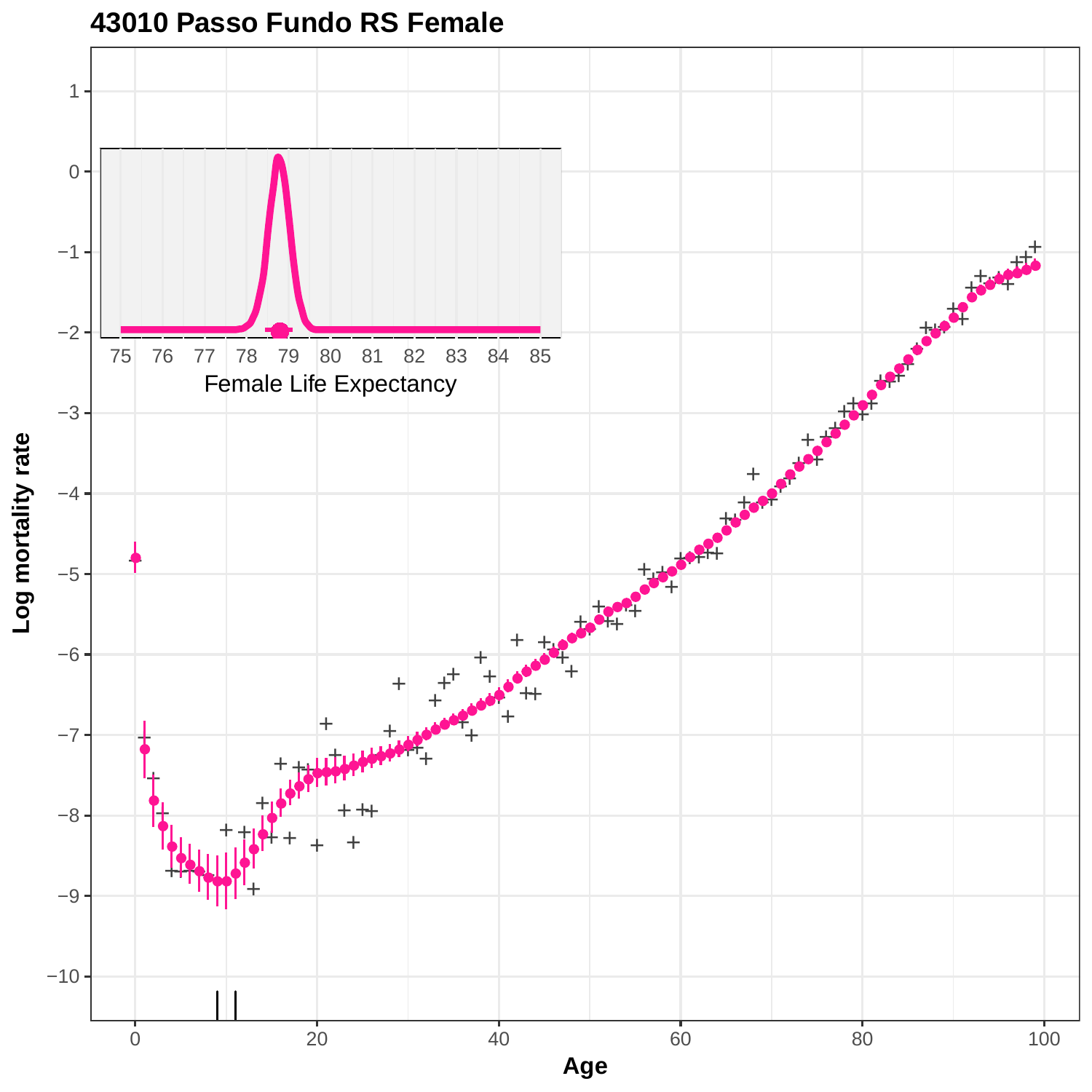

**43011 Cruz Alta RS Female**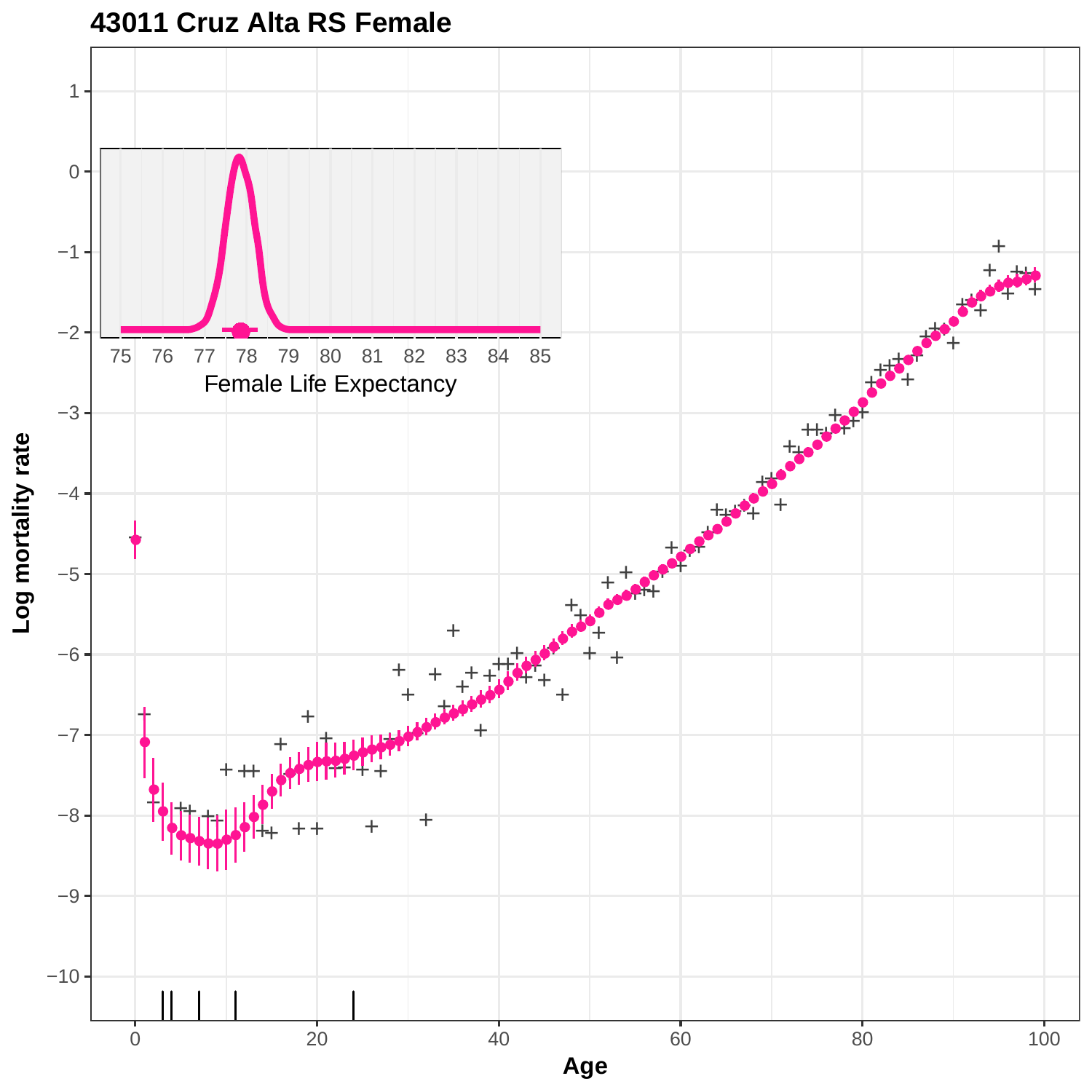

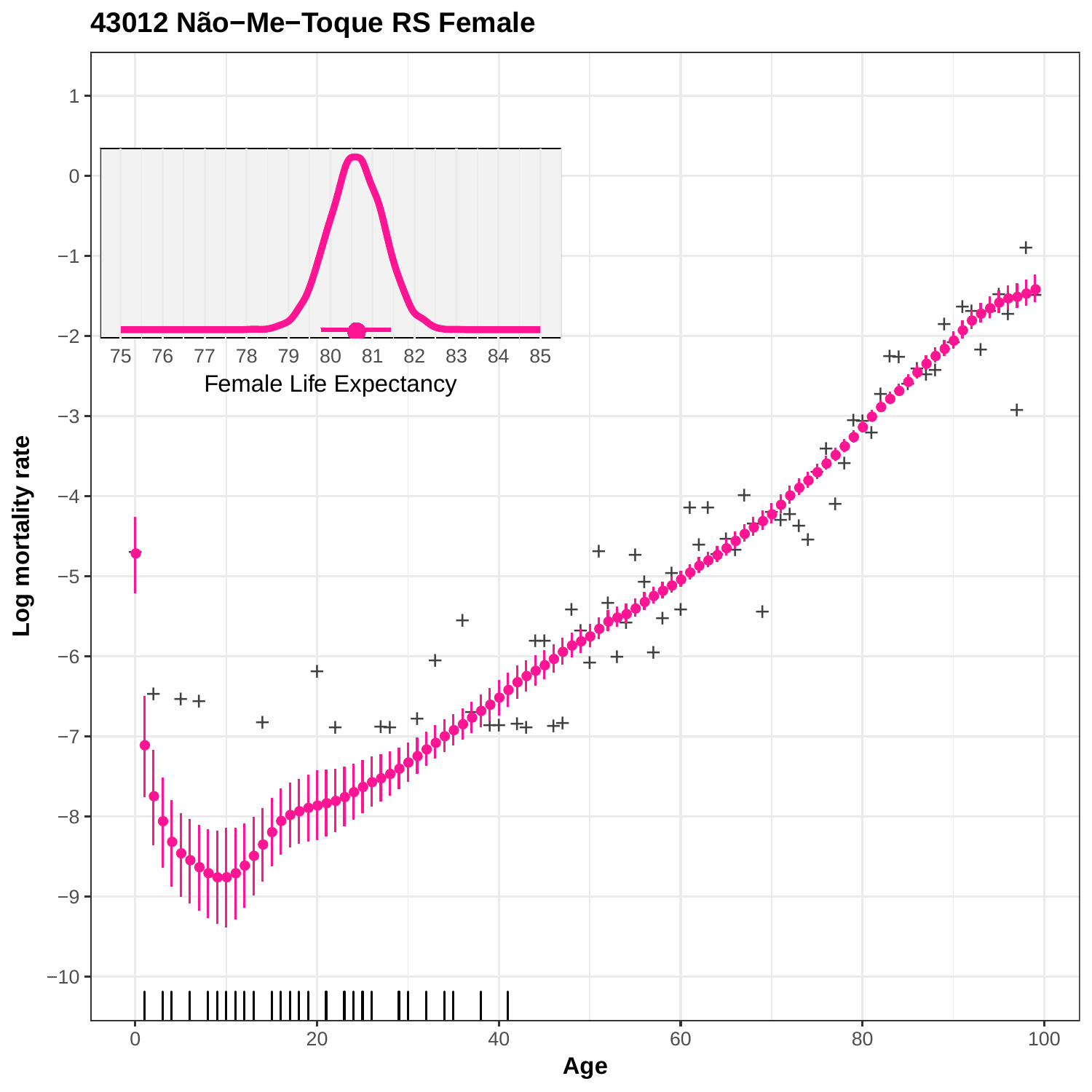

**43013 Soledade RS Female**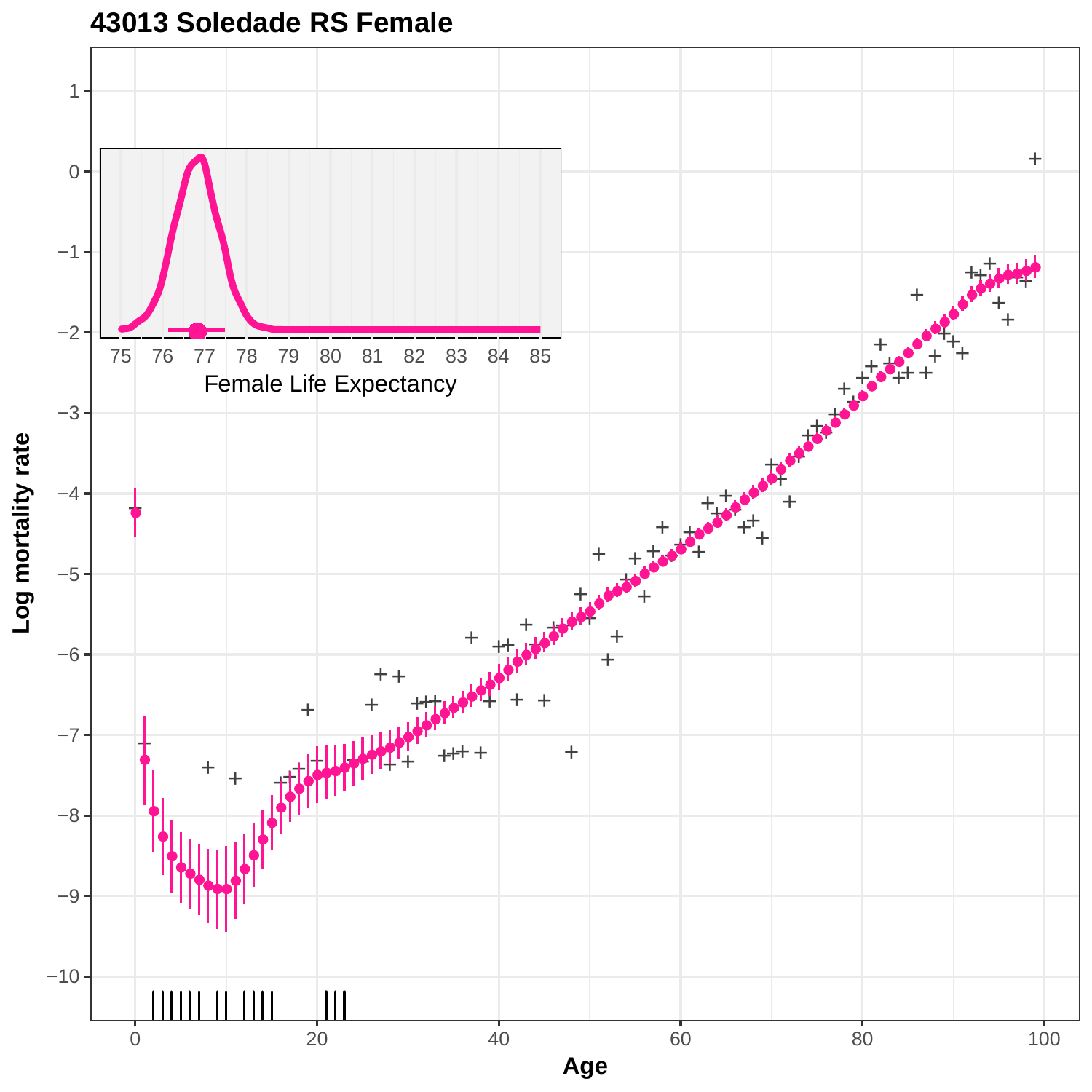**43014 Guaporé RS Female**

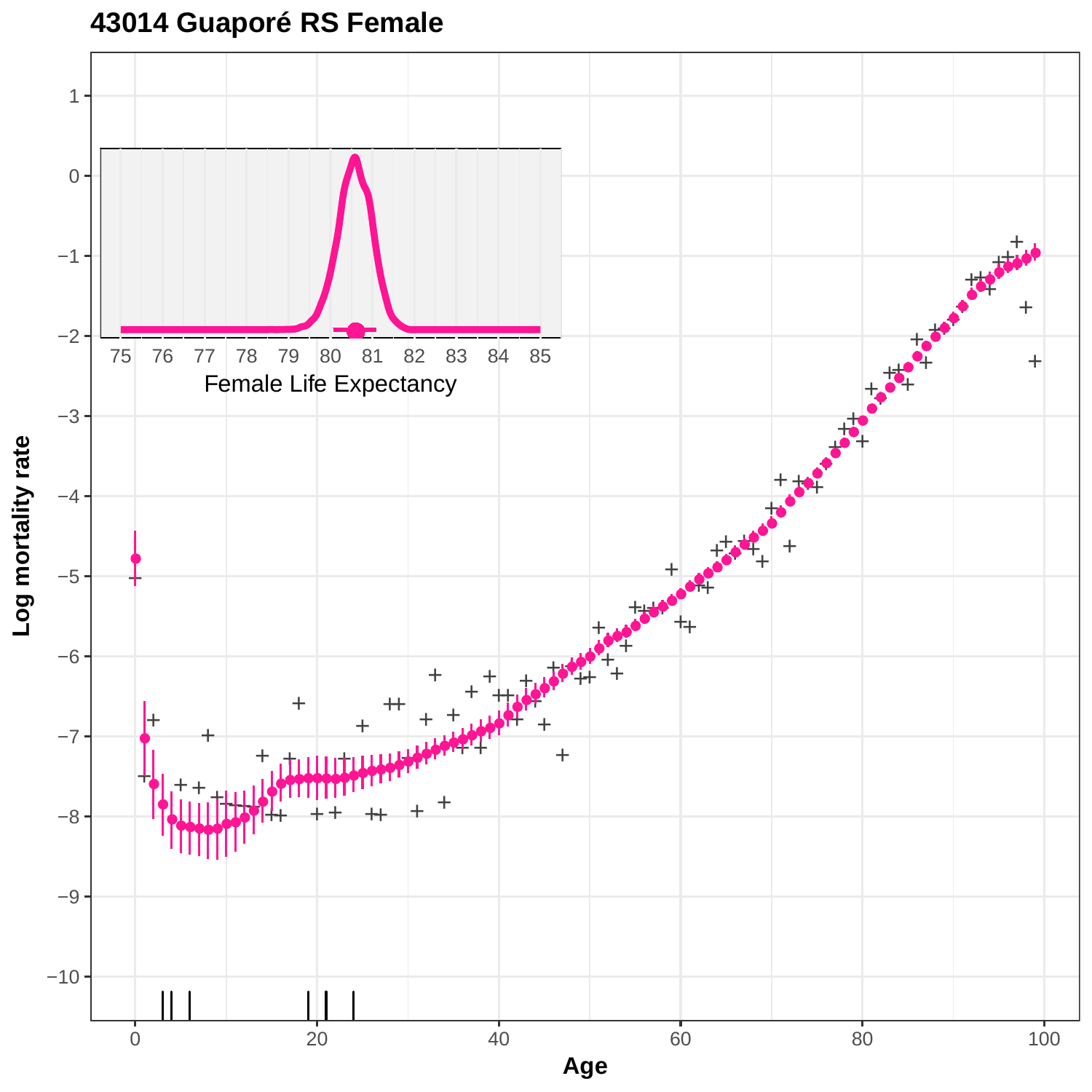

**43015 Vacaria RS Female**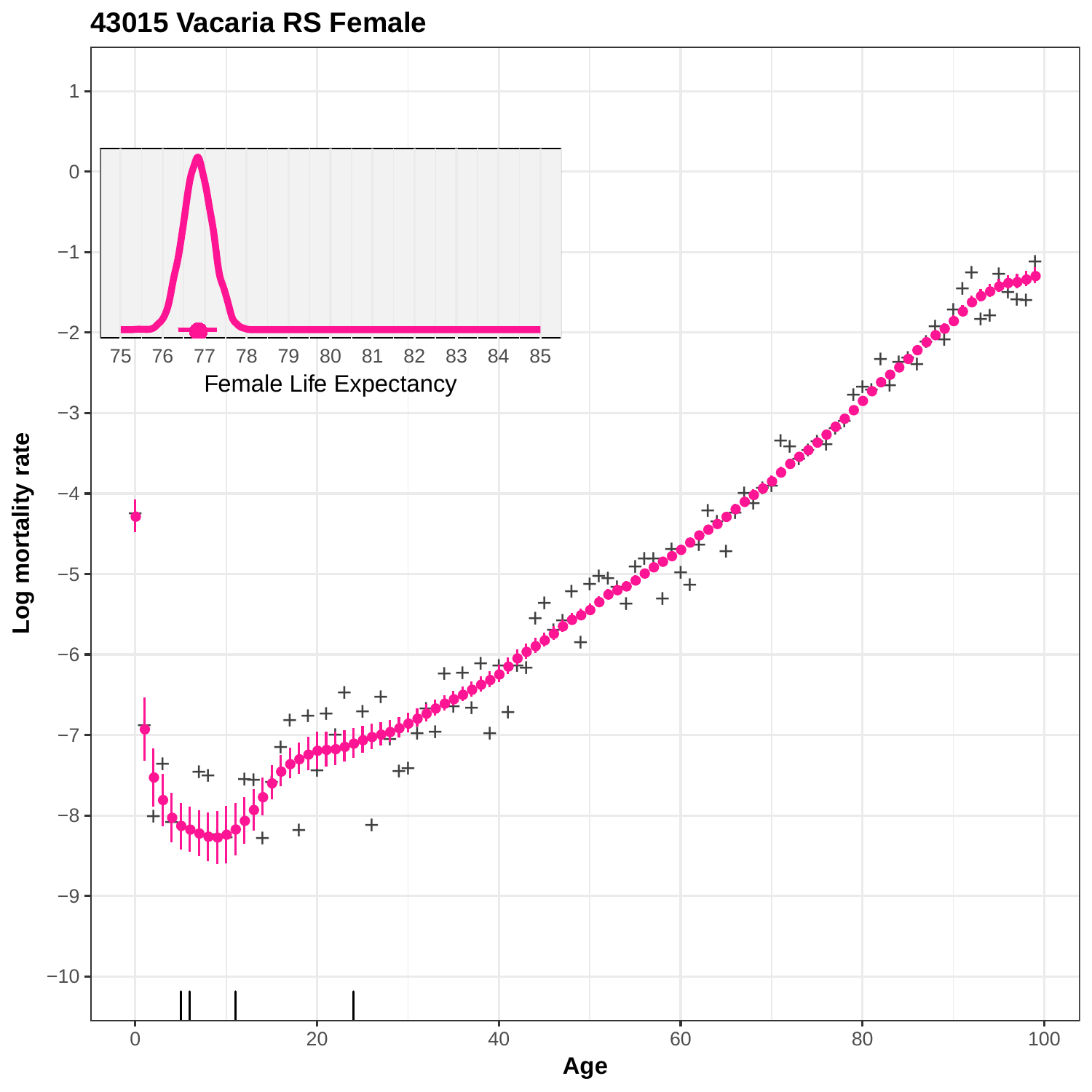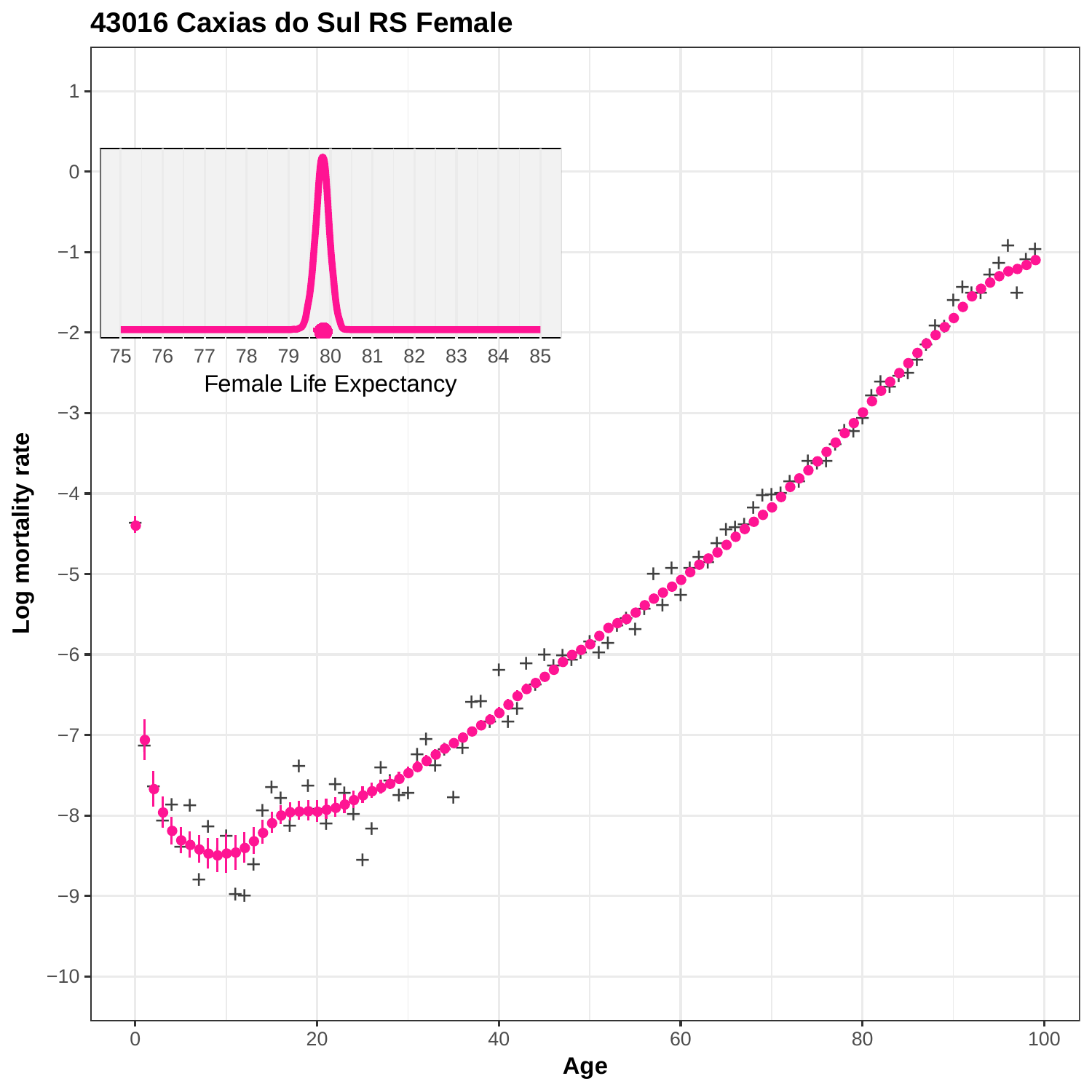**43017 Santiago RS Female**

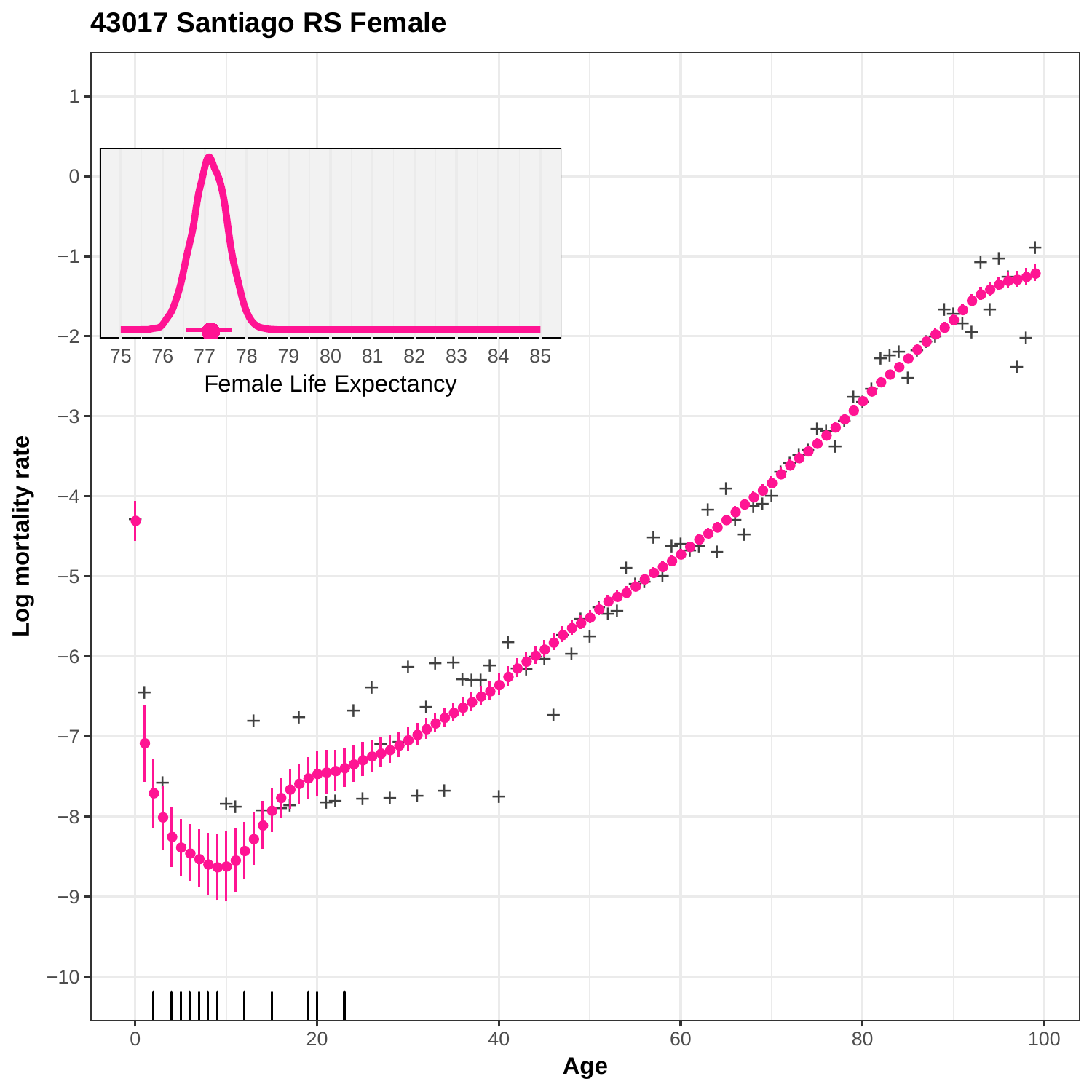

#### **43018 Santa Maria RS Female**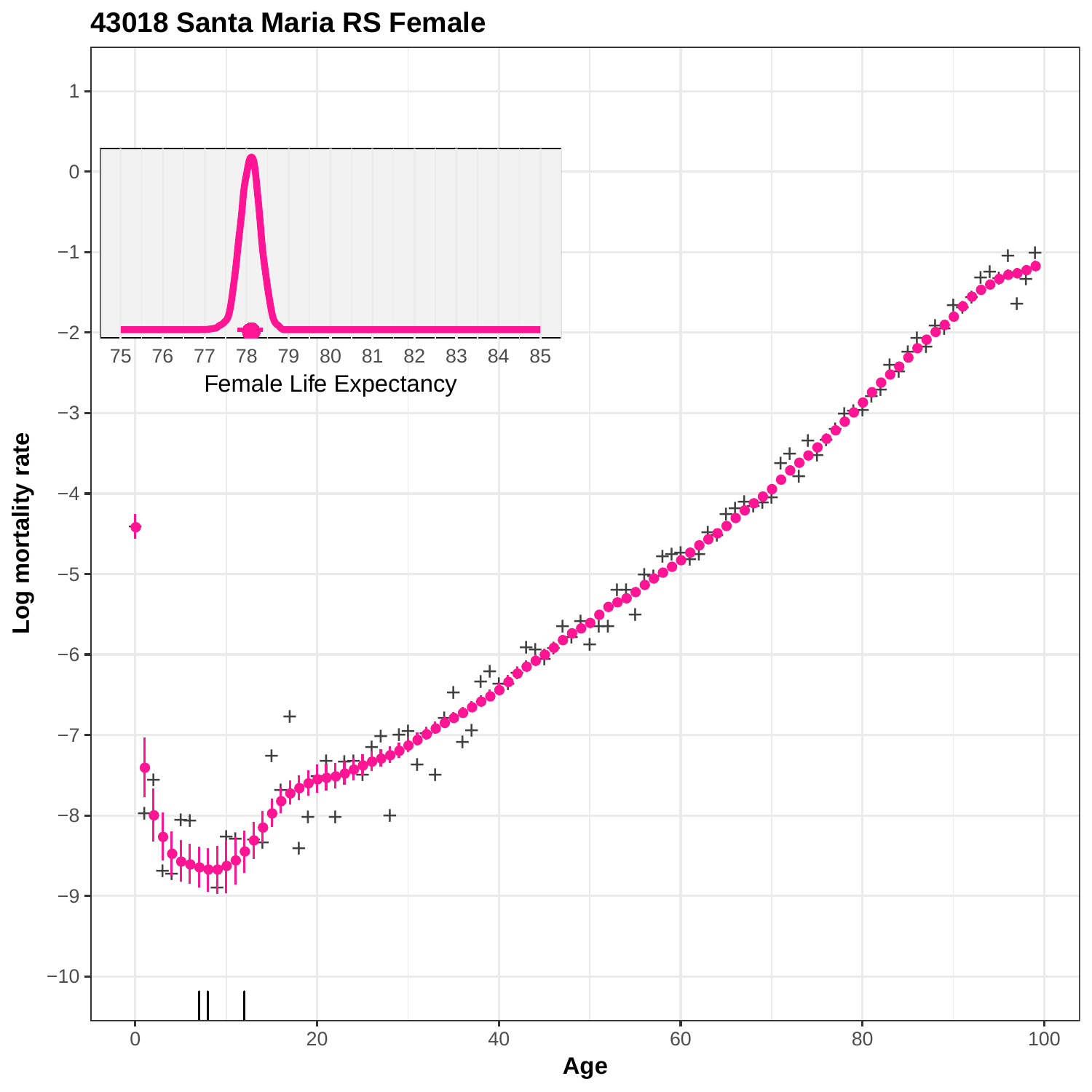

**43019 Restinga Seca RS Female**

**Log mortality rate**

0 20 20 40 60 80 80 100 **Age**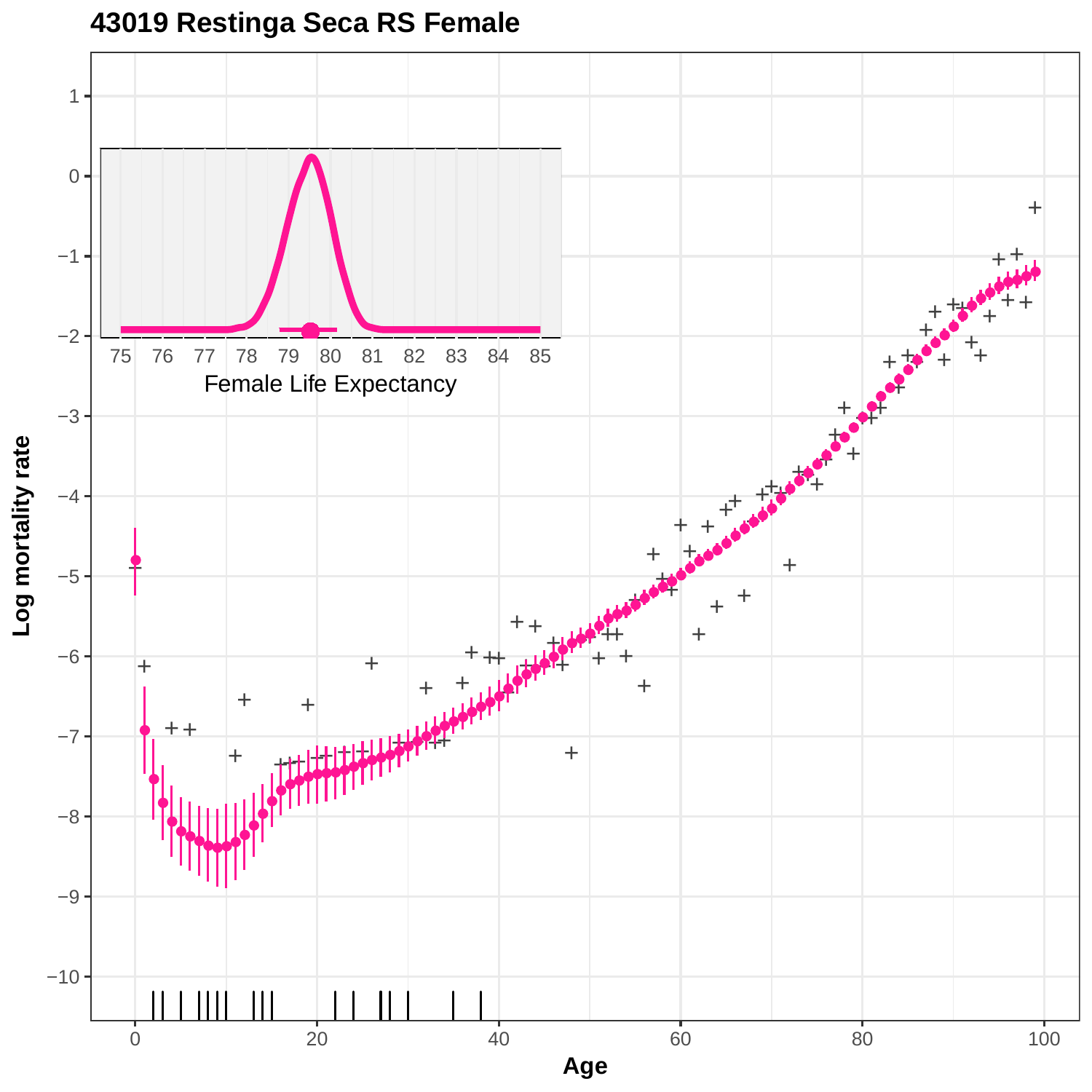

## **43020 Santa Cruz do Sul RS Female**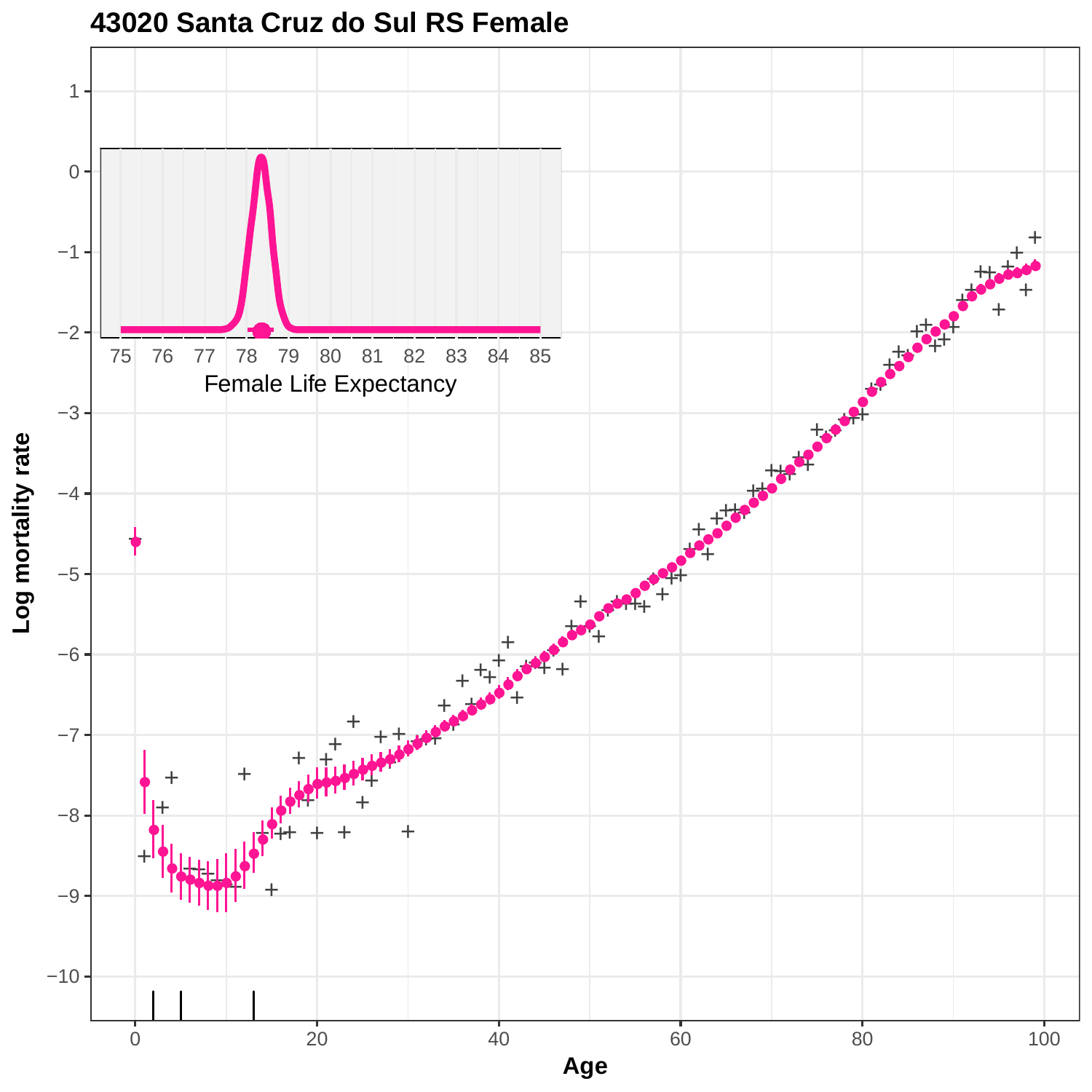

# **43021 Lajeado−Estrela RS Female**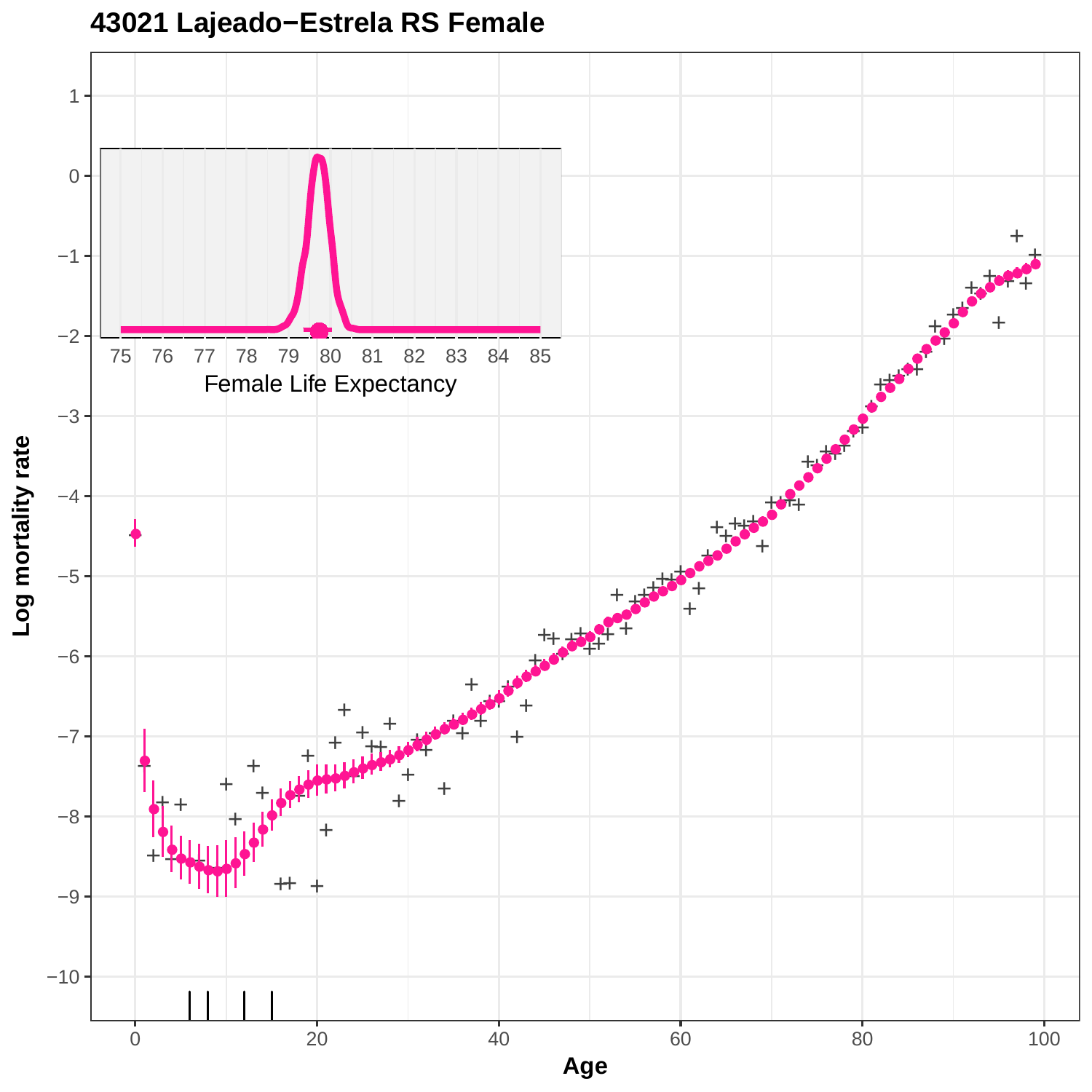

### **43022 Cachoeira do Sul RS Female**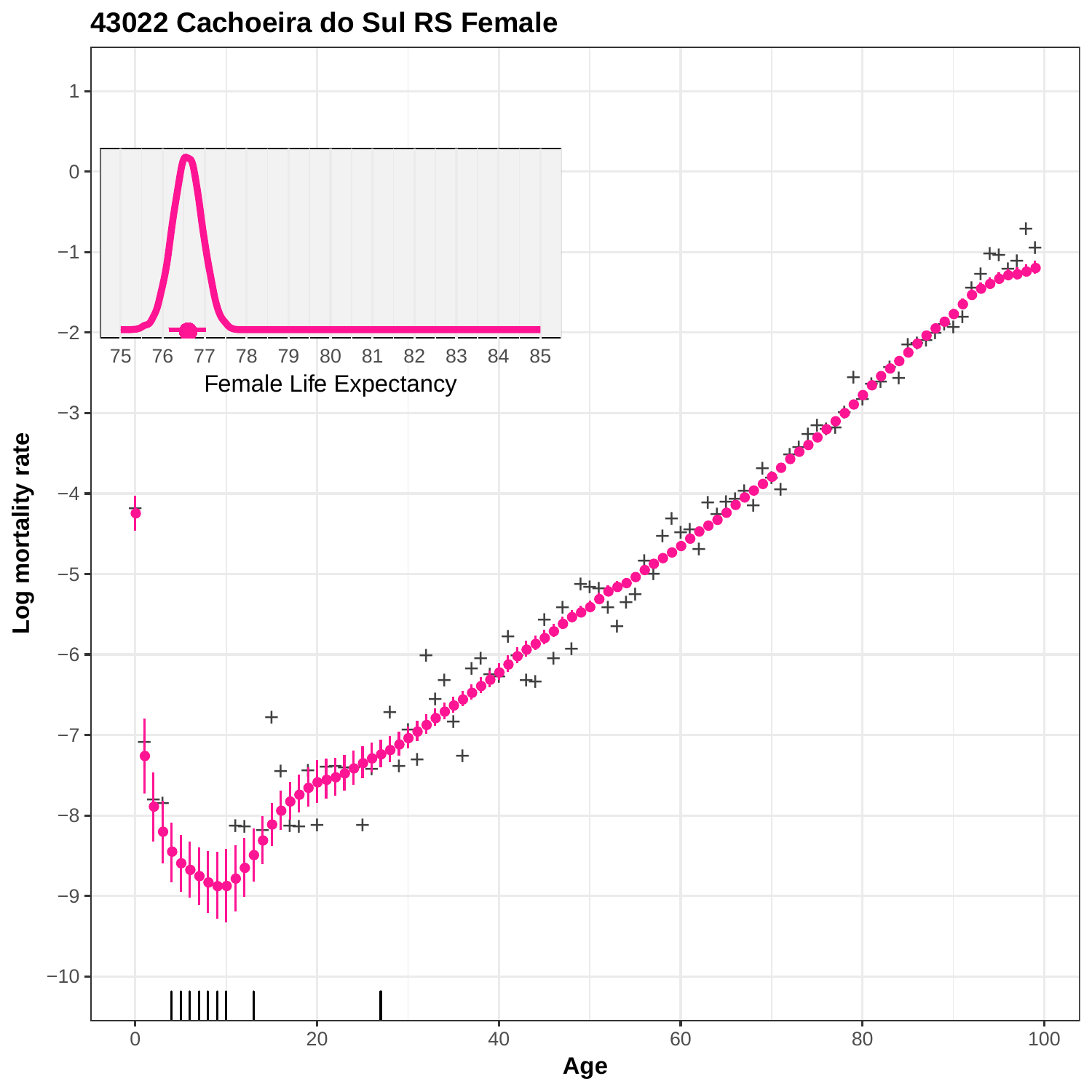

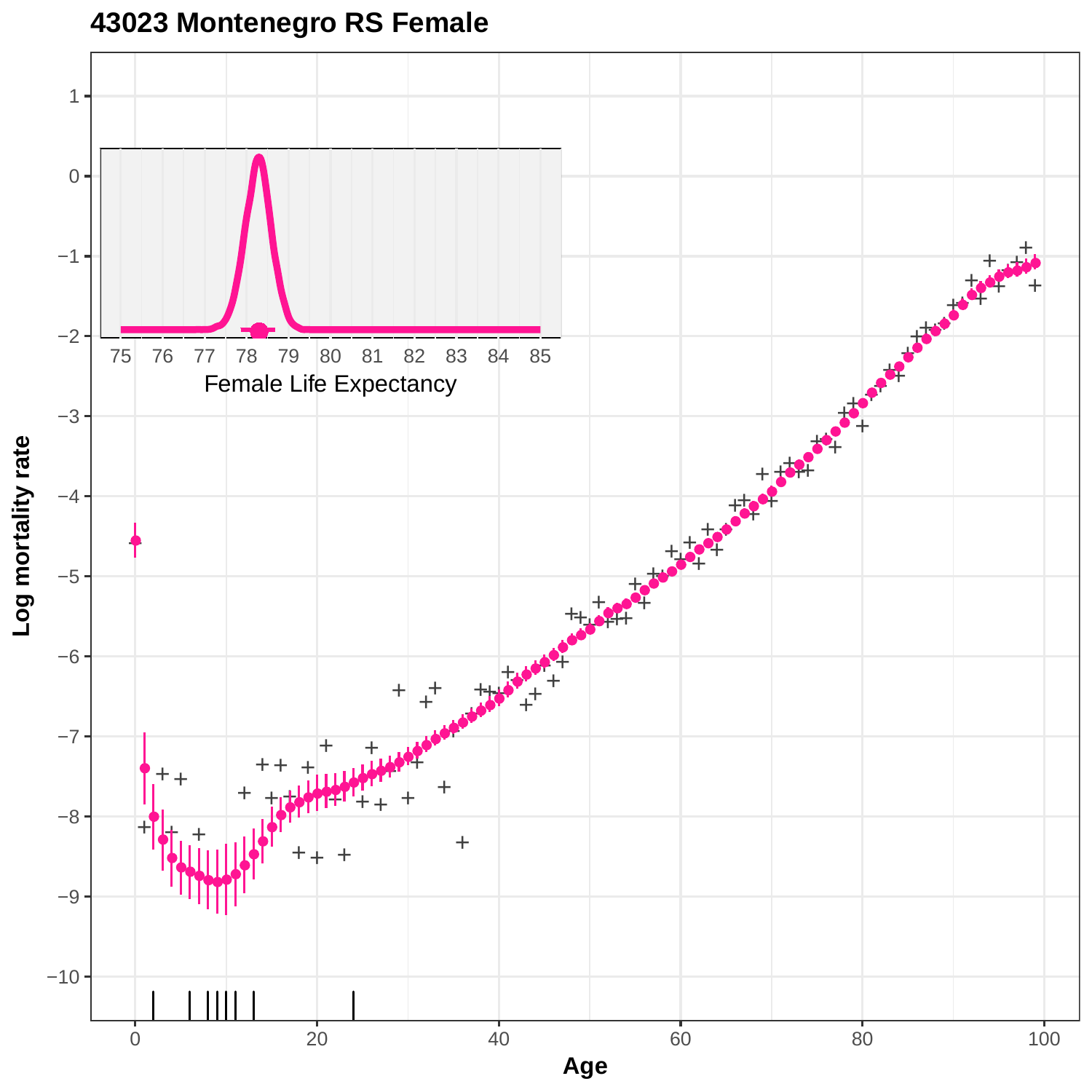

## **43024 Gramado−Canela RS Female**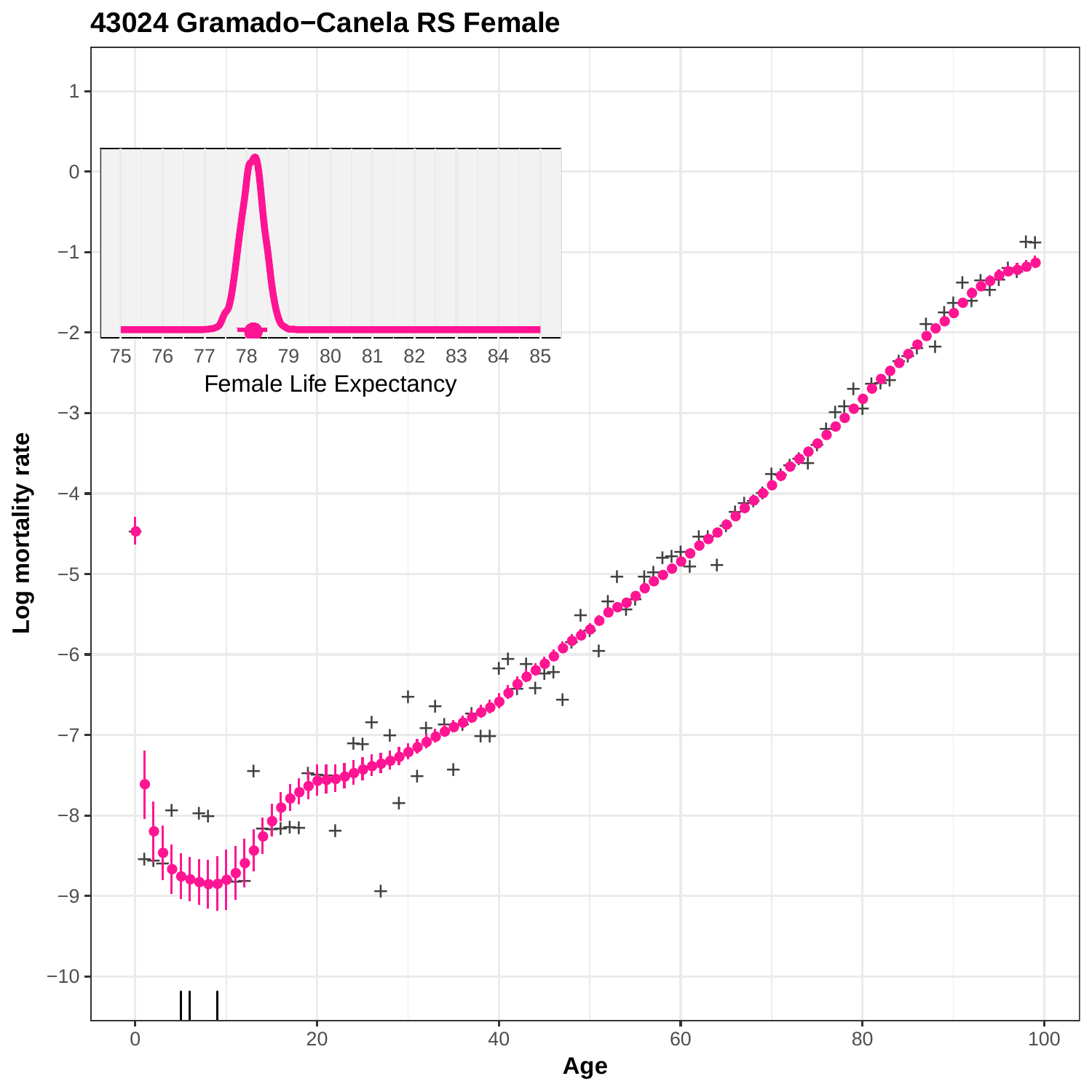

### **43025 São Jerônimo RS Female**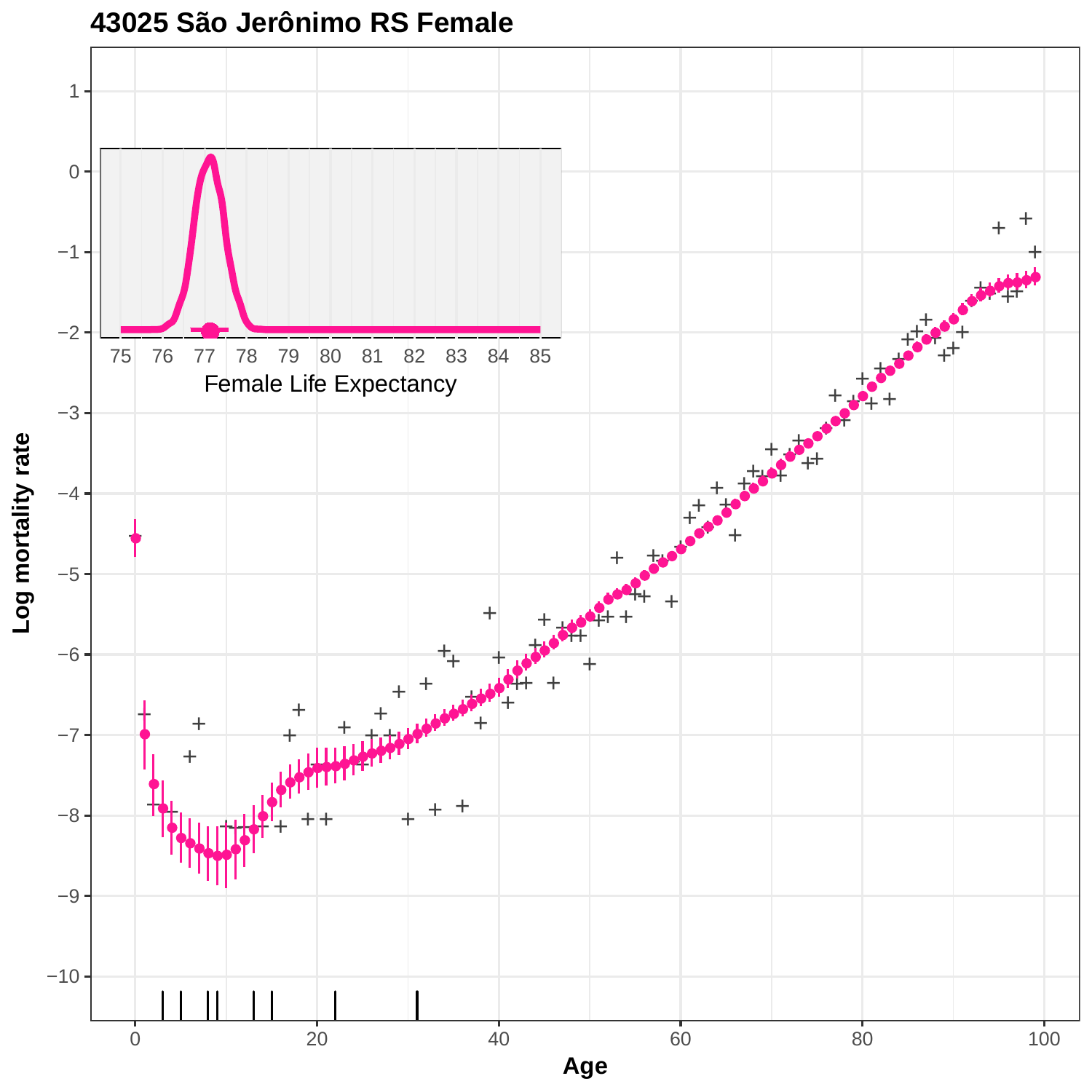

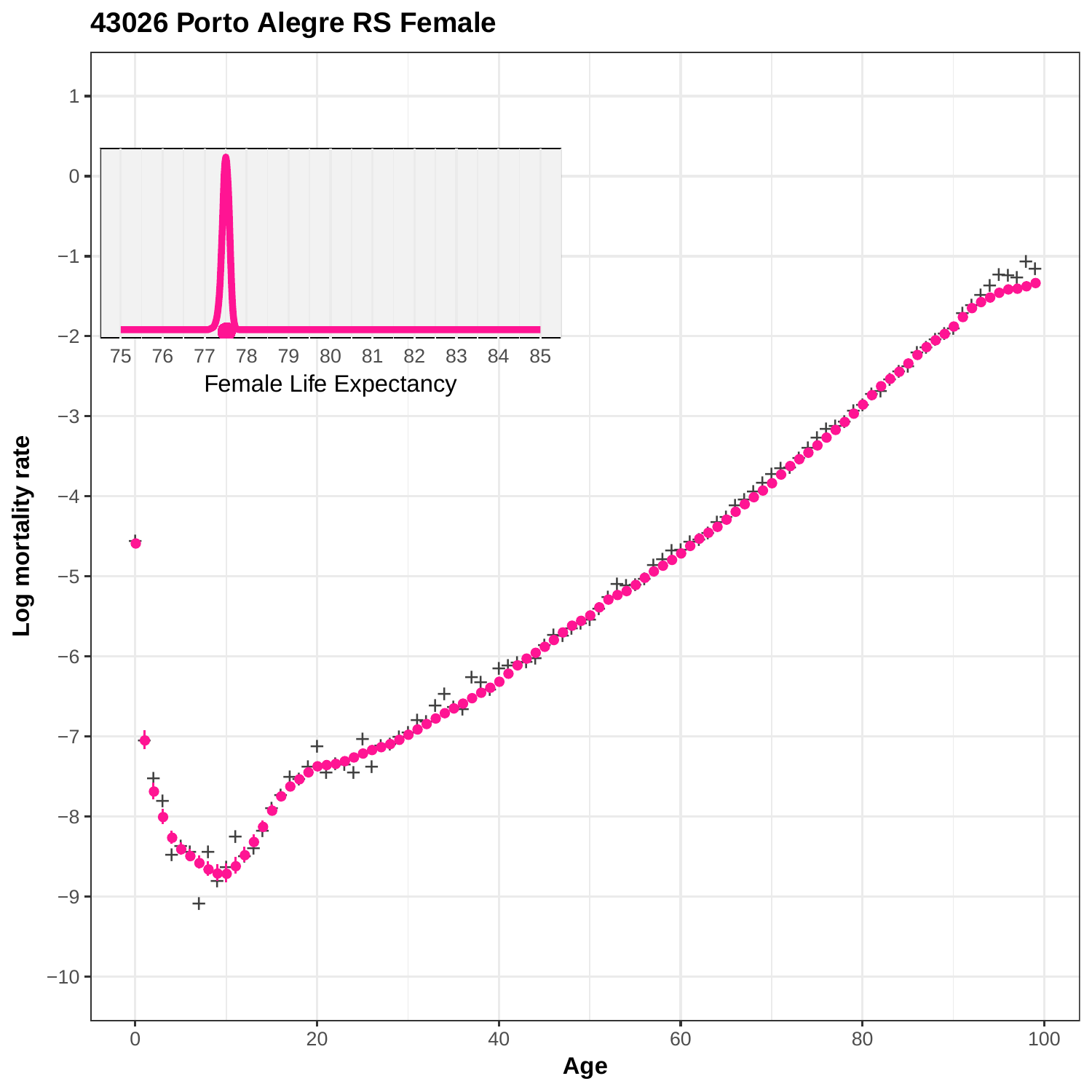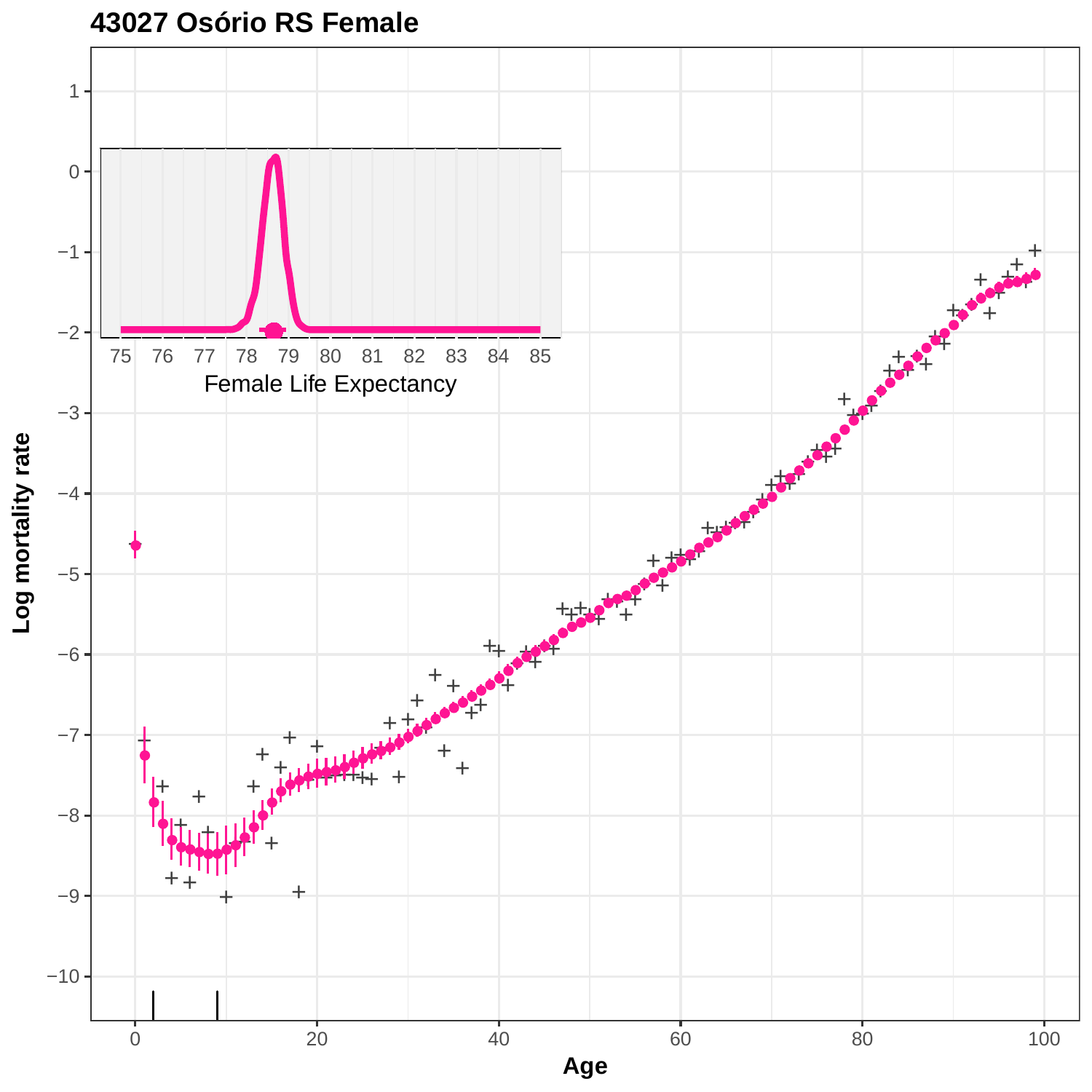**43028 Camaquã RS Female**

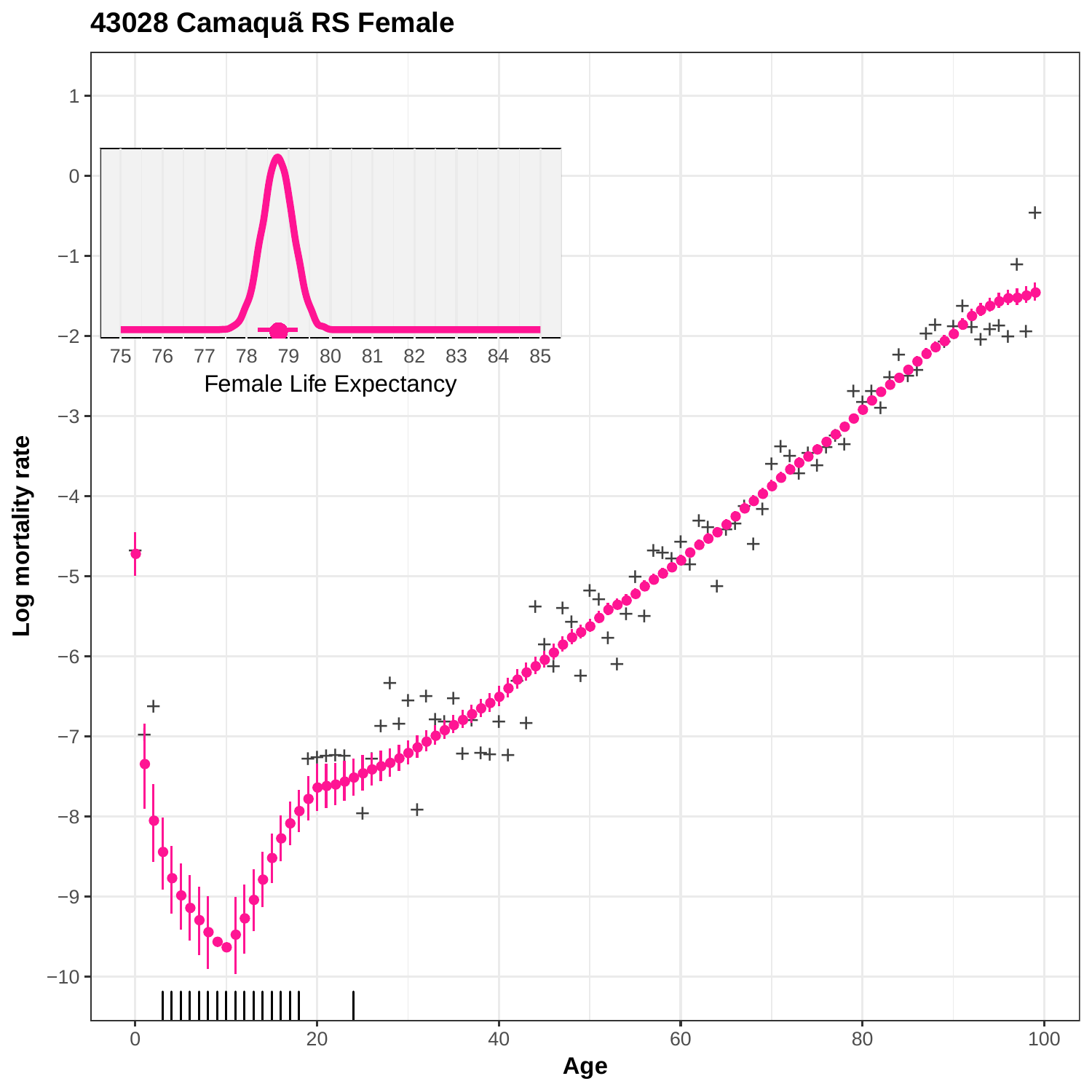

## **43029 Campanha Ocidental RS Female**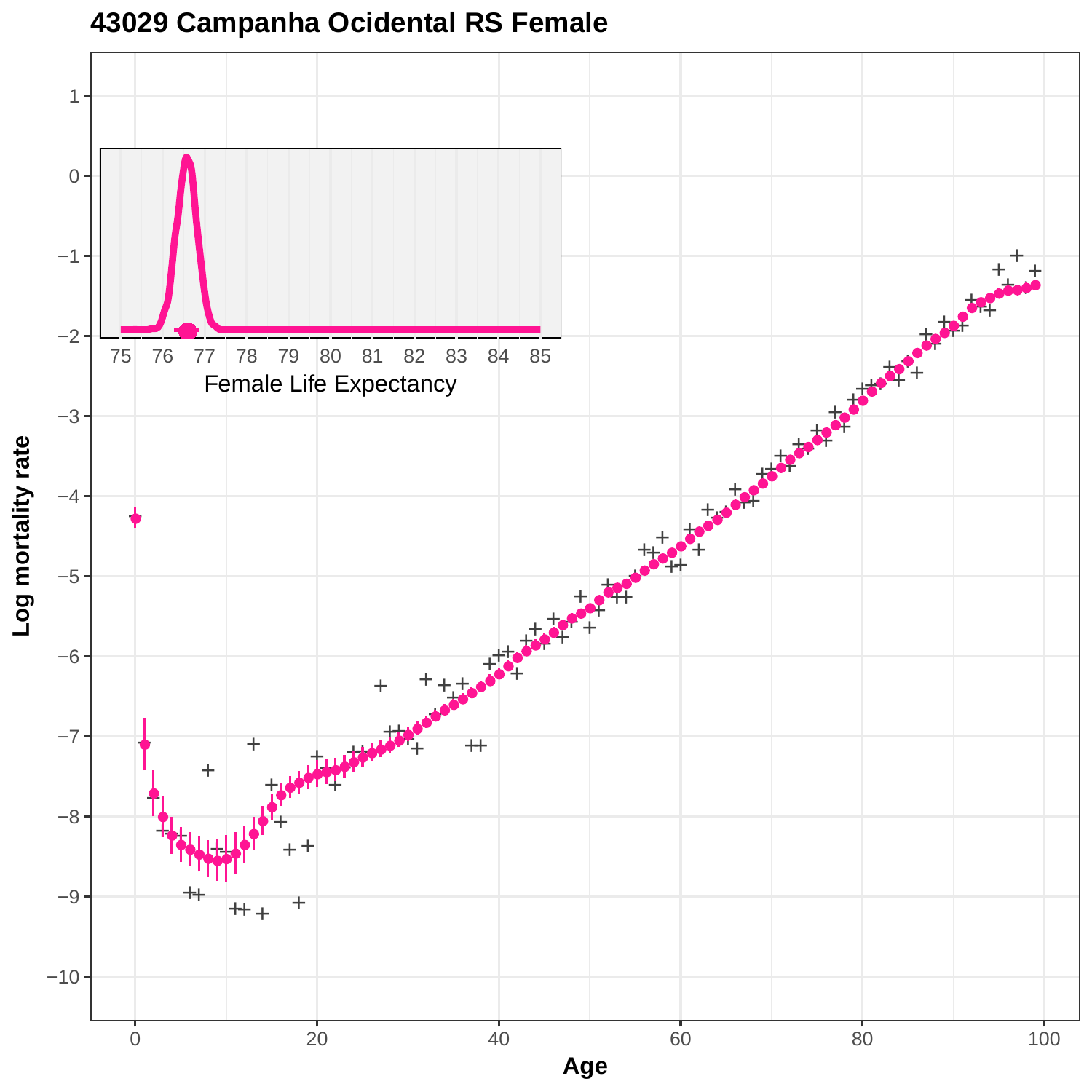

## **43030 Campanha Central RS Female**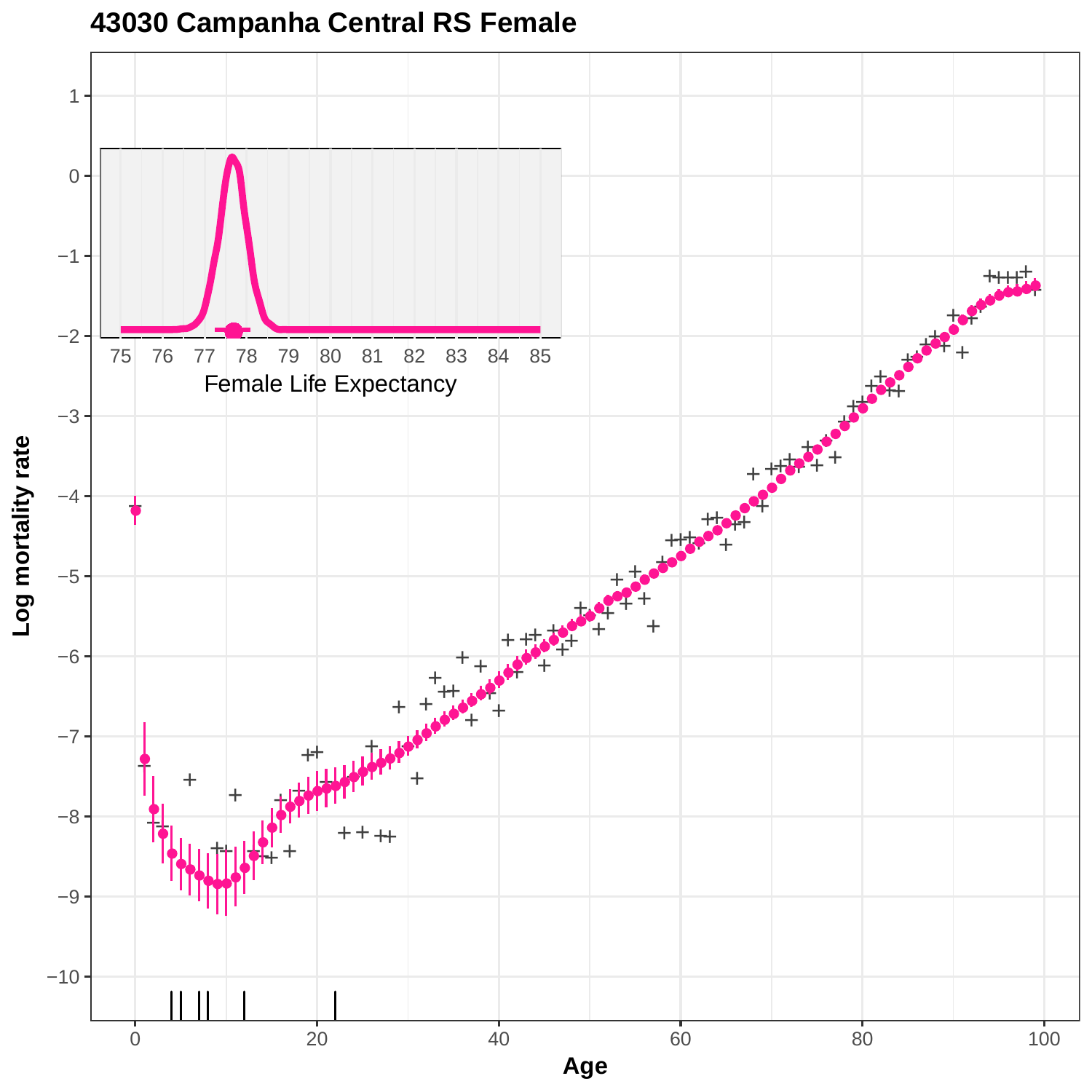

**43031 Campanha Meridional RS Female**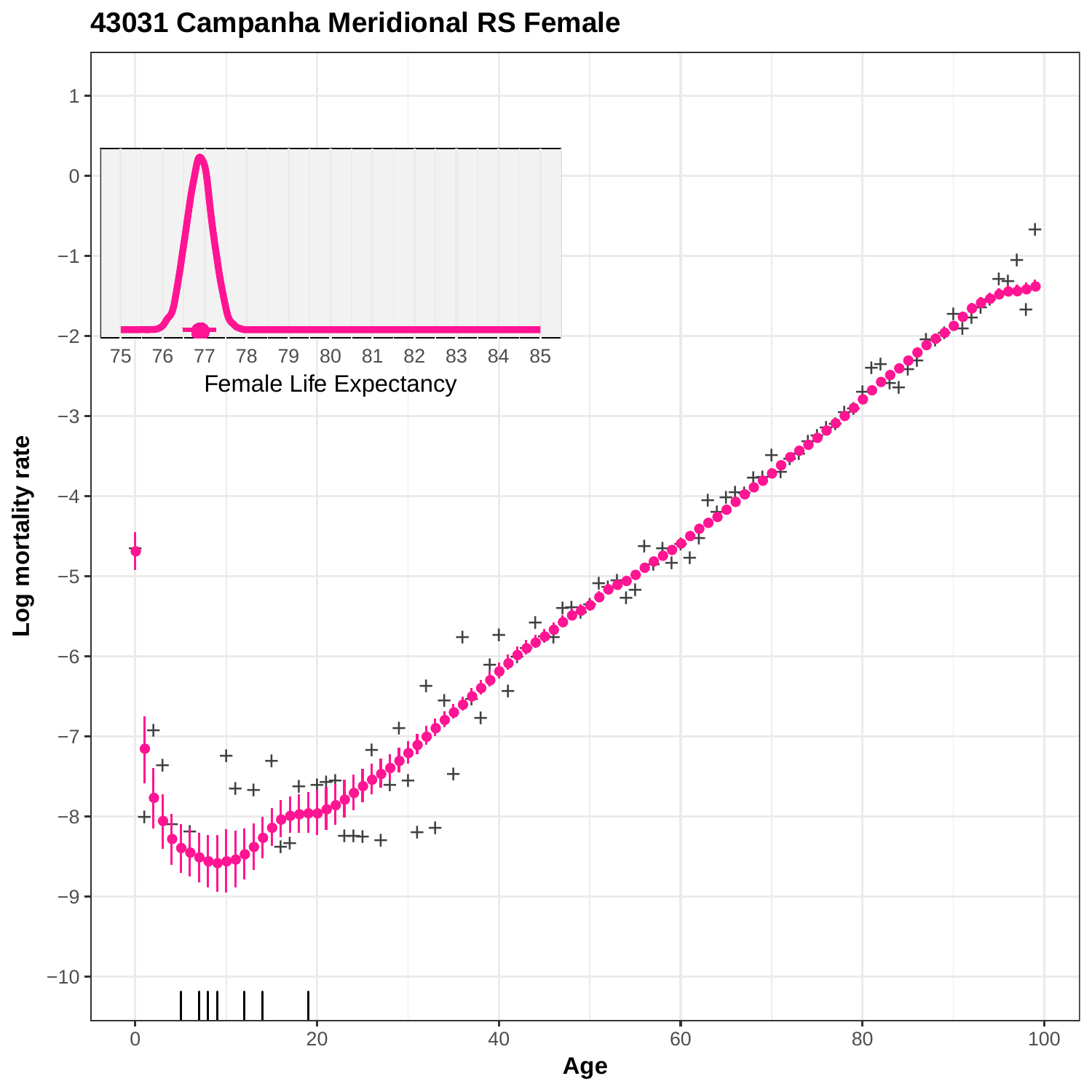

**43032 Serras de Sudeste RS Female**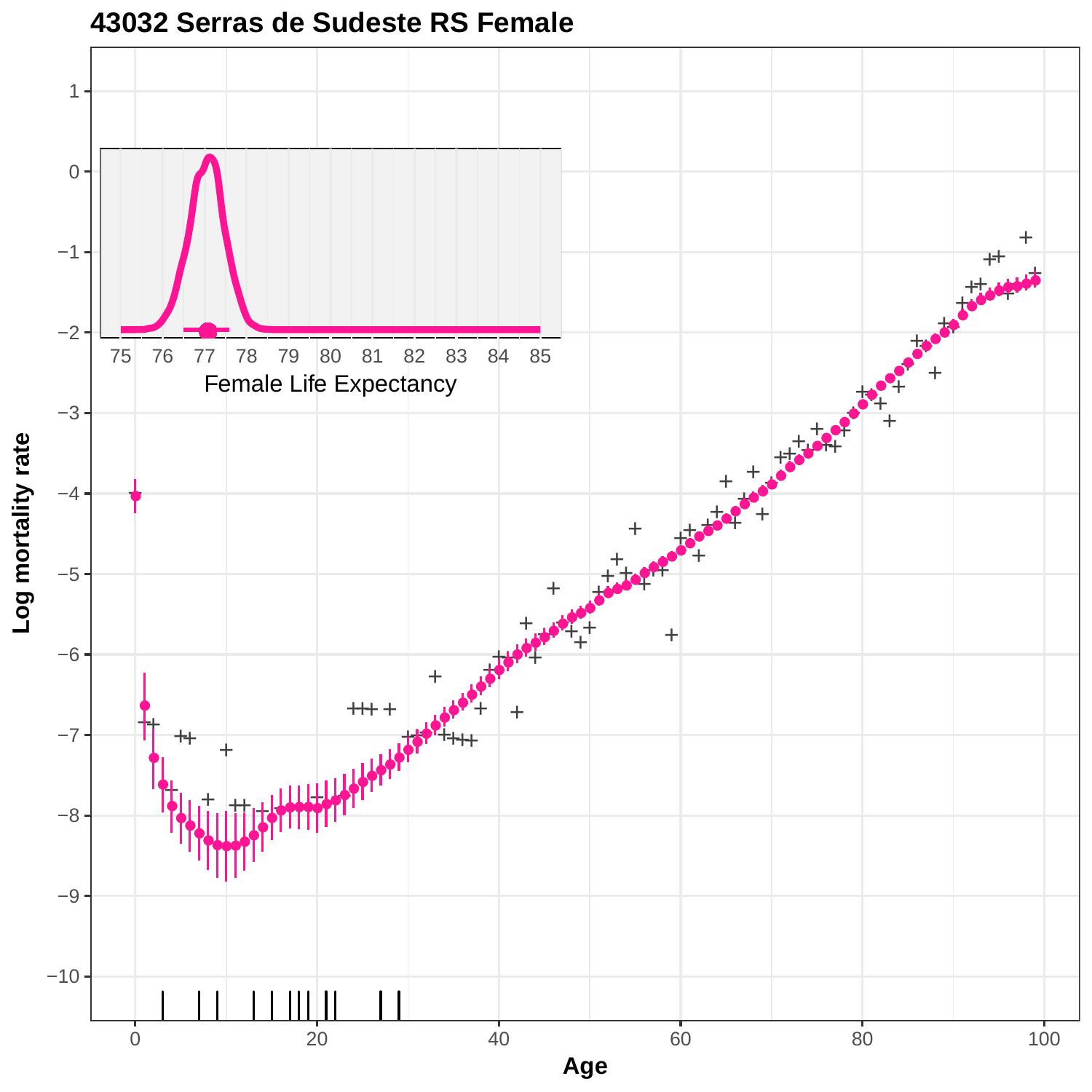![](_page_32_Figure_0.jpeg)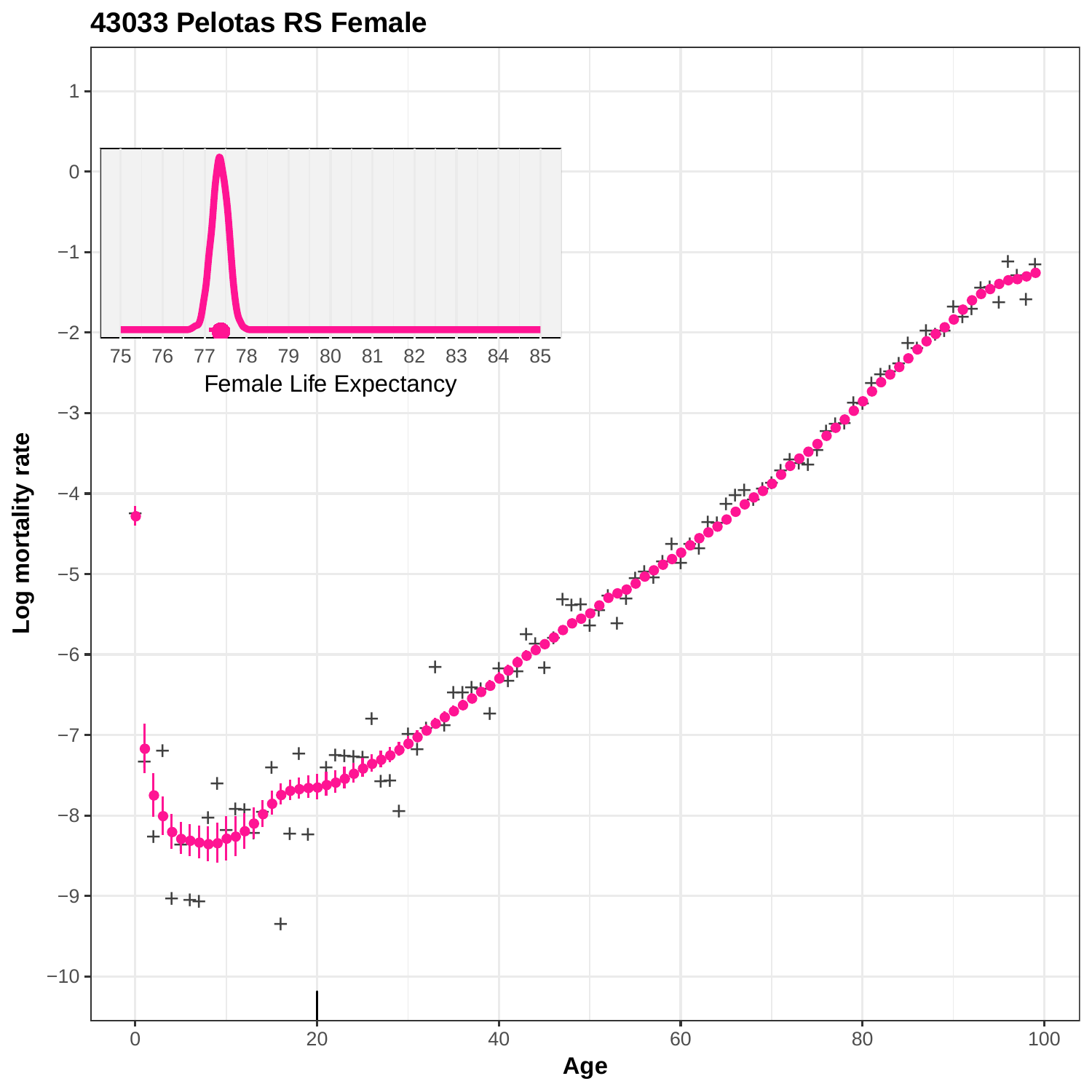![](_page_33_Figure_0.jpeg)

# **43034 Jaguarão RS Female**

**Log mortality rate**

**Age**

0 20 20 40 60 80 80 100